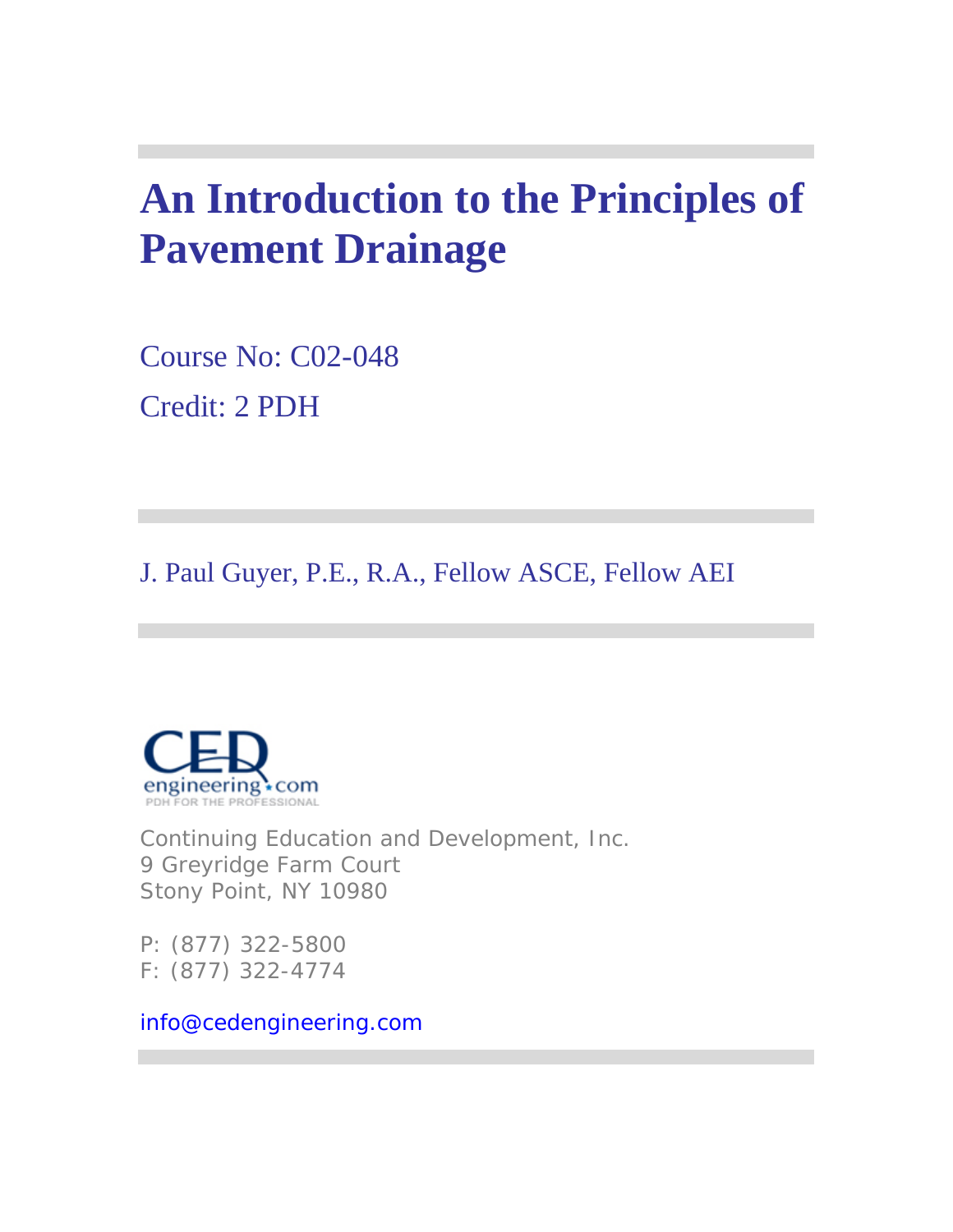### $\Gamma$ Principles of and architect with 35 years experience designing buildings and related infrastructure.  $P_{\rm 9 V}\rho$ mant Pavement  $\Gamma$ Engineers. An Introduction to Drainage



### J. Paul Guyer, P.E., R.A.

Paul Guyer is a registered civil engineer, mechanical engineer, fire protection engineer and architect with 35 years experience designing buildings and related infrastructure. For an additional 9 years he was a principal staff advisor to the California Legislature on capital outlay and infrastructure issues. He is a graduate of Stanford University and has held numerous national, state and local offices with the American Society of Civil Engineers, Architectural Engineering Institute and National Society of Professional Engineers.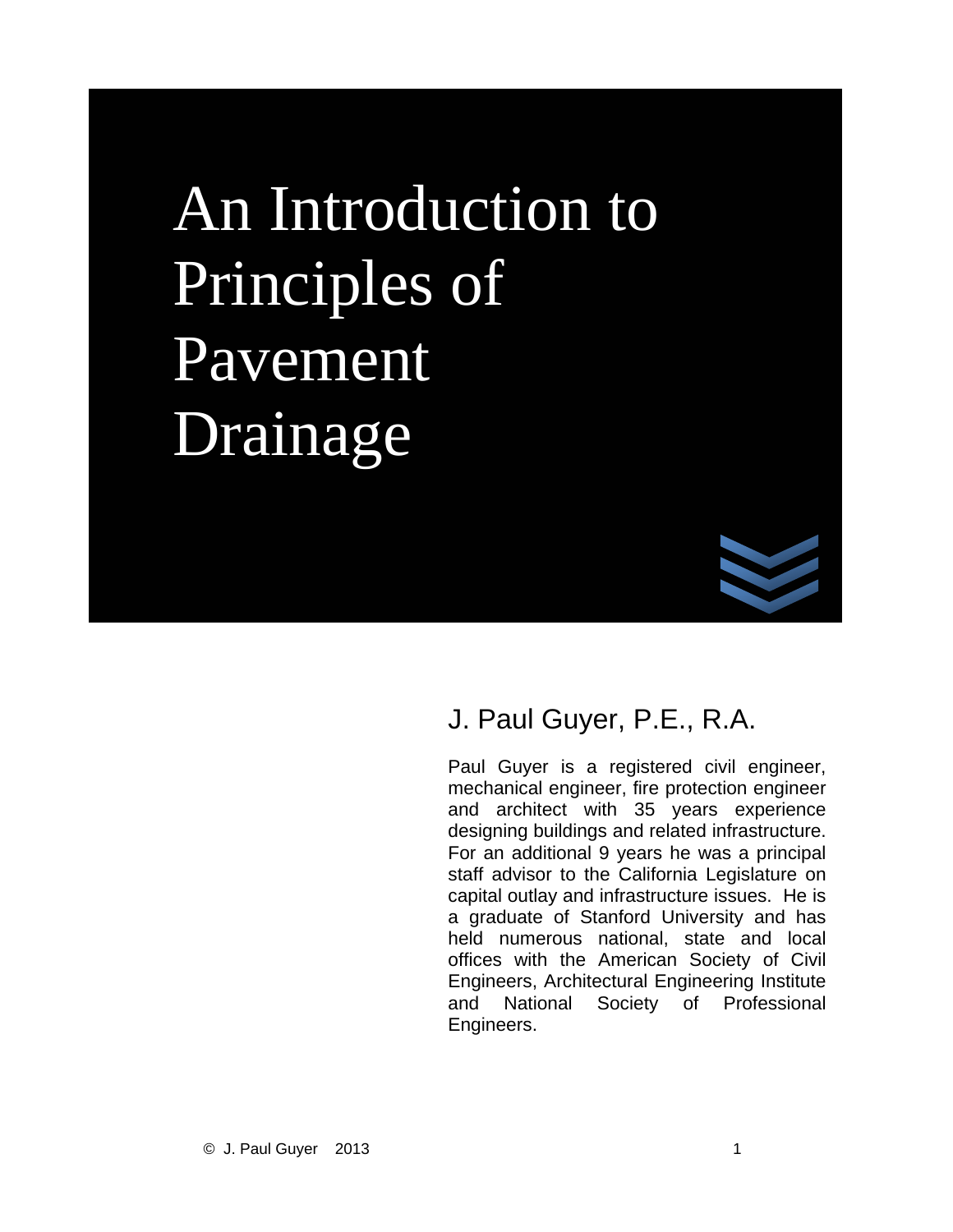### **CONTENTS**

- **1. INTRODUCTION**
- **2. FLOW OF WATER THROUGH SOILS**
- **3. QUANTITY AND RATE OF SUBSURFACE**

*(This publication is adapted from the Unified Facilities Criteria of the United State government which are in the public domain, have been authorized for unlimited distribution, and are not copyrighted.)* 

*(Figures, tables and formulas in this publication may at times be a little difficult to read, but they are the best available. DO NOT PURCHASE THIS PUBLICATION IF THIS LIMITATION IS UNACCEPTABLE TO YOU.)*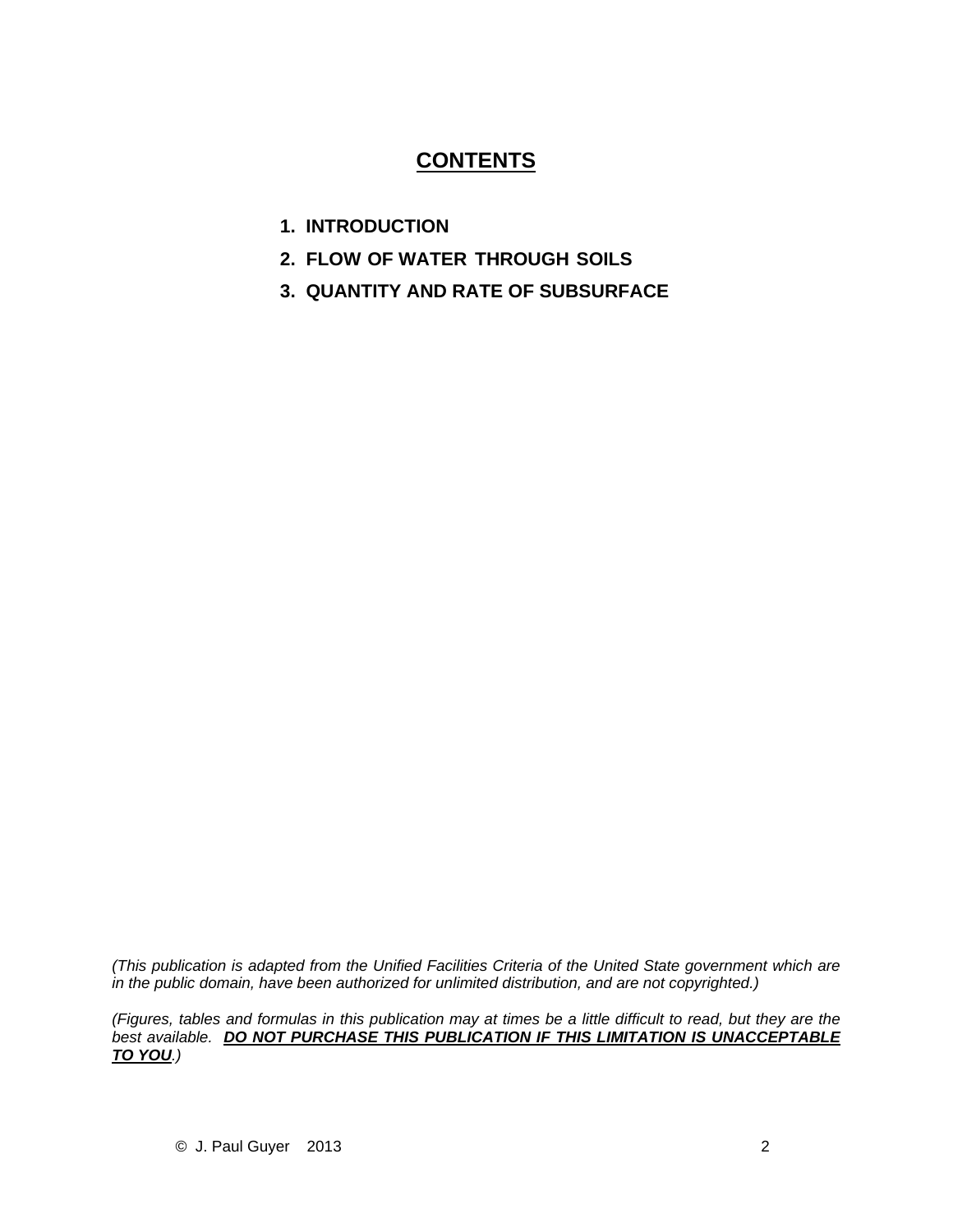#### **1. INTRODUCTION**

#### **1.1 EFFECTS OF SUBSURFACE WATER**

Water has a detrimental effect on pavement performance, primarily by either weakening subsurface materials or erosion of material by free water movement. For flexible pavements the weakening of the base, subbase or subgrade when saturated with water is one of the main causes of pavement failures. In rigid pavement free water, trapped between the rigid concrete surface and an impermeable layer directly beneath the concrete, moves due to pressure caused by loadings. This movement of water (referred to as pumping) erodes the subsurface material creating voids under the concrete surface. In frost areas subsurface water will contribute to frost damage by heaving during freezing and loss of subgrade support during thawing. Poor subsurface drainage can also contribute to secondary damage such as 'D' cracking or swelling of subsurface materials.

#### **1.2 SOURCES OF WATER**

**1.2.1 GENERAL.** The two sources of water to be considered are from infiltration and subterranean water. Infiltration is the most important source of water and is the source of most concern in this document. Subterranean water is important in frost areas and areas of very high water table or areas of artesian water. In many areas perched water may develop under pavements due to a reduced rate of evaporation of the water from the surface. In frost areas free water collects under the surface by freeze/thaw action.

**1.2.2 INFILTRATION.** Infiltration is surface water which enters the pavement from the surface through cracks or joints in the pavement, through the joint between the pavement and shoulder, through pores in the pavement, by movement from ditches and surface channels near the pavement, and through shoulders and adjacent areas. Since surface infiltration is the principal source of water, it is the source needing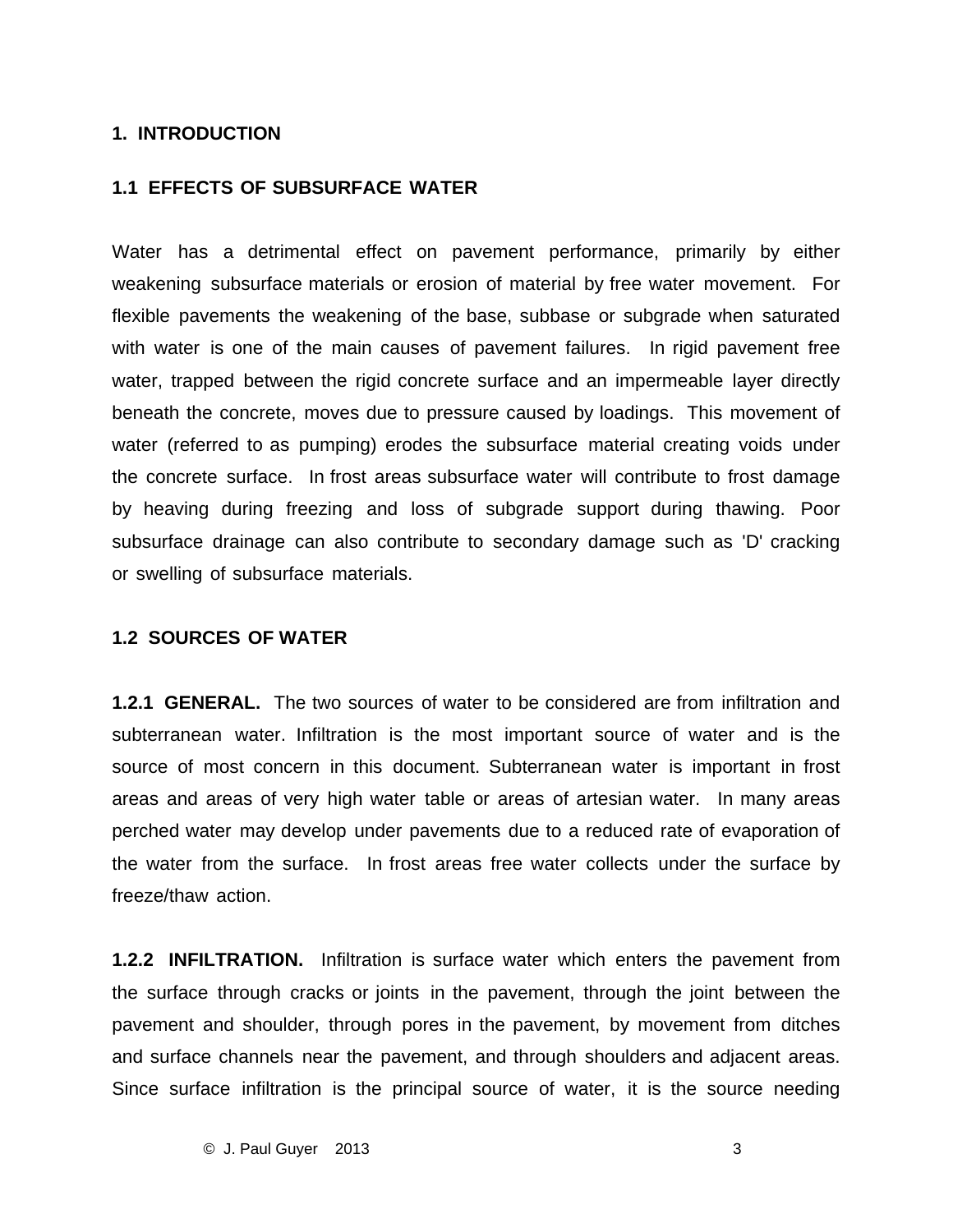greatest control measures.

**1.2.3 SUBTERRANEAN WATER.** Subterranean water can be a source of water from a high water table, capillary forces, artesian pressure, and freeze-thaw action. This source of water is particularly important in areas of frost action when large volumes of water can be drawn into the pavement structure during the formation of ice lenses. For large paved areas the evaporation from the surface is greatly reduced which causes saturation of the subgrade by capillary forces. Also, if impervious layers exist beneath the pavement, perched water can be present or develop from water entering the pavement through infiltration. This perched water then becomes a subterranean source of water.

**1.3 CLASSIFICATION OF SUBDRAINAGE FACILITIES.** Subdrainage facilities can be categorized into two functional categories, one to control infiltration, and one to control groundwater. An infiltration control system is designed to intercept and remove water that enters the pavement from precipitation or surface flow. An important function of this system is to keep water from being trapped between impermeable layers. A groundwater control system is designed to reduce water movement into subgrades and pavement sections by controlling the flow of groundwater or by lowering the water table. Often, subdrainage is required to perform both functions, and the two subdrainage functions can be combined into a single subdrainage system. Figures 1-1 and 1-2 illustrate examples of infiltration and groundwater control systems.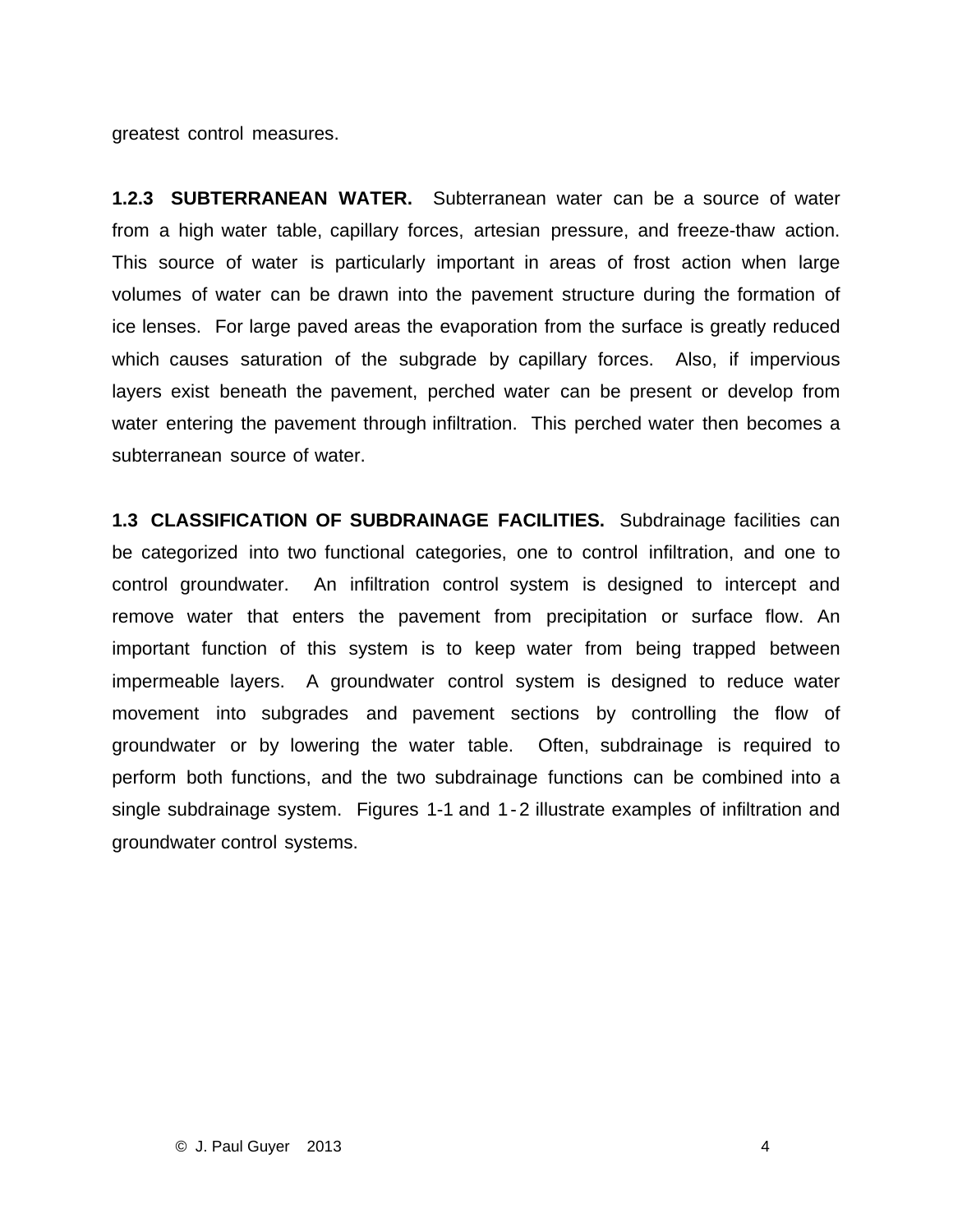





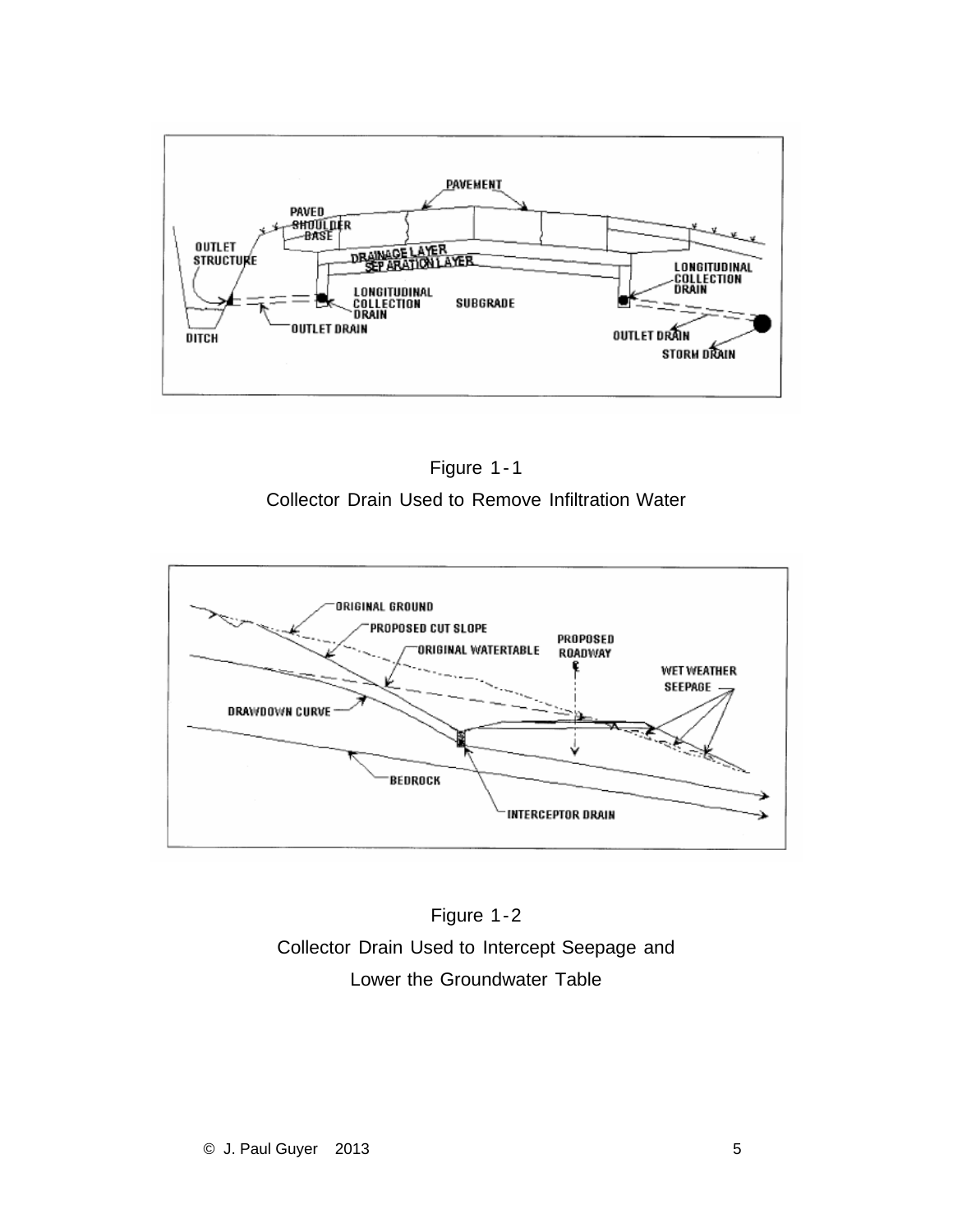**2. FLOW OF WATER THROUGH SOILS.** The flow of water through soils is expressed by Darcy's empirical law which states that the velocity of flow (v) is directly proportional to the hydraulic gradient (i). This law can be expressed as:

$$
v = ki \tag{Eq. 2-1}
$$

where k is the coefficient of proportionality known as the coefficient of permeability. Equation 2-1 can be expanded to obtain the rate of flow through an area of soil (A). The equation for the rate of flow (Q) is:

$$
Q = k i A_2
$$
 (Eq. 2-2)

According to Darcy's law, the velocity of flow and the quantity of discharge through a porous media are directly proportional to the hydraulic gradient. For this condition to be true, flow must be laminar or nonturbulent. Investigations have indicated that Darcy's law is valid for a wide range of soils and hydraulic gradients. However, in developing criteria for subsurface drainage, liberal margins have been applied to allow for turbulent flow. The criteria and uncertainty depend heavily on the permeability of the soils involved in the pavement structure. It is therefore useful to examine the influence of various factors on the permeability of soils. In examining permeability of soils in regard to pavement drainage, the materials of most concern are base and subbase aggregate and aggregate used as drainage layers.

#### **2.1 FACTORS AFFECTING PERMEABILITY**

**2.1.1 COEFFICIENT OF PERMEABILITY.** The value of permeability depends primarily on the characteristics of the permeable materials, but it is also a function of the properties of the fluid. An equation demonstrating the influence of the soil and pore fluid properties on permeability was developed based on flow through porous

 $\oslash$  J. Paul Guyer 2013 6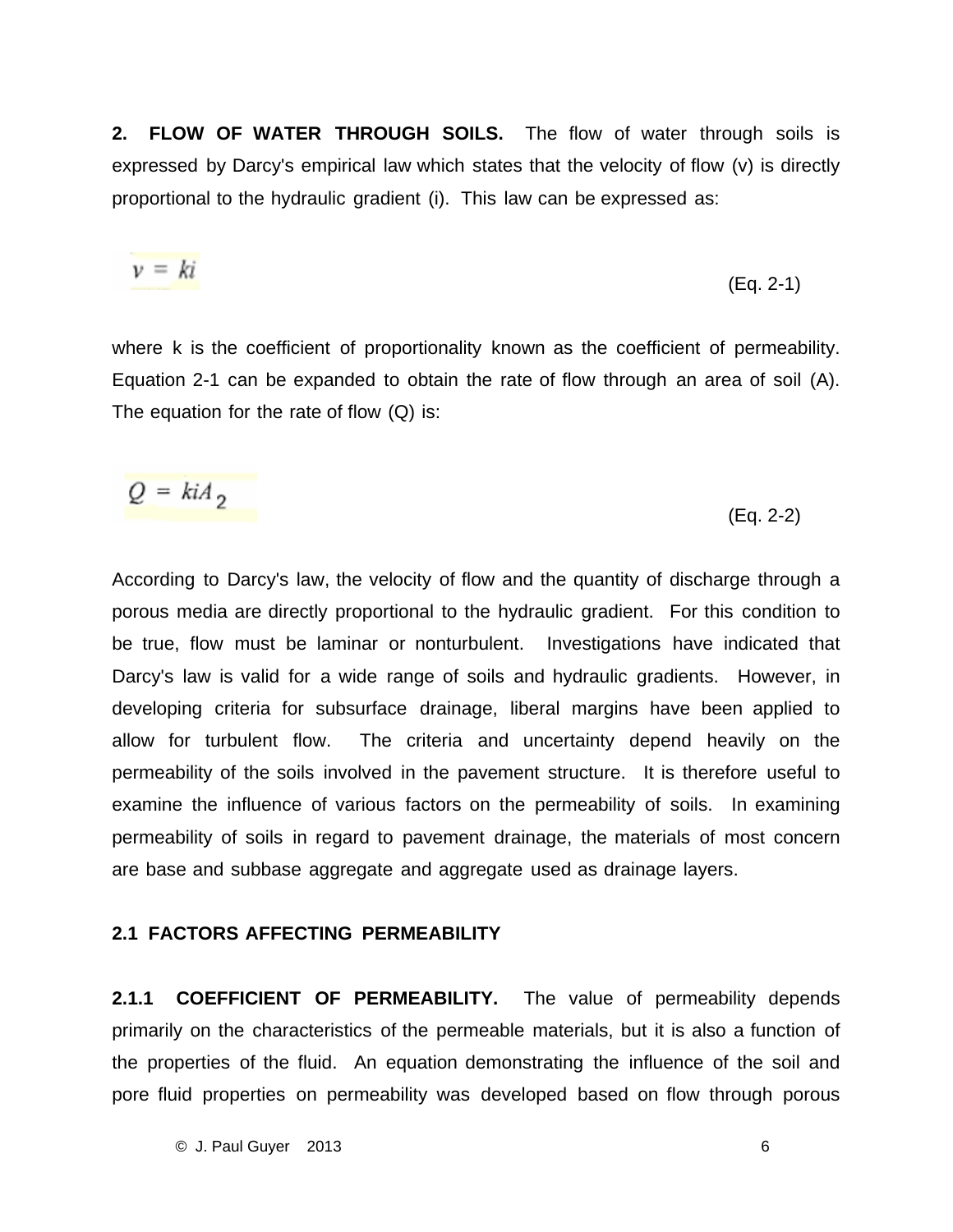media similar to flow through a bundle of capillary tubes. This equation is as follows:

$$
k = D_s^2 \frac{\gamma}{\mu} \frac{e^3}{(1-e)} C
$$

## $(Eq. 2-3)$

**2.1.2 EFFECT OF PORE FLUID AND TEMPERATURE**. In the design of subsurface drainage systems for pavements, the primary pore fluid of concern is water. Therefore, when permeability is mentioned in this discussion, water is assumed to be the pore fluid. Equation 2-3 indicates that the permeability is directly proportional to the unit weight of water and inversely proportional to the viscosity. The unit weight of water is essentially constant, but the viscosity of water will vary with temperature. Over the widest range in temperatures ordinarily encountered in seepage problems, viscosity varies about 100 percent. Although this variation seems large, it can be insignificant when considered in the context of the variations which can occur with changes in material properties.

**2.1.3 EFFECT OF GRAIN SIZE**. Equation 2-3 suggests that permeability varies with the square of the particle diameter. It is logical that the smaller the grain size the smaller the voids that constitute the flow channels, and hence the lower the permeability. Also, the shape of the void spaces has a marked influence on the permeability. As a consequence, the relationships between grain size and permeability are complex. Intuition and experimental test data suggest that the finer particles in a soil have the most influence on permeability. The coefficient of permeability of sand and gravel materials, graded between limits usually specified for pavement bases and subbases, depends principally upon the percentage by weight of particles passing the 0.075 mm (No. 200) sieve. Table 2-1 provides estimates of the permeability for these materials for various amounts of material finer than the 0.075 mm (No. 200) sieve.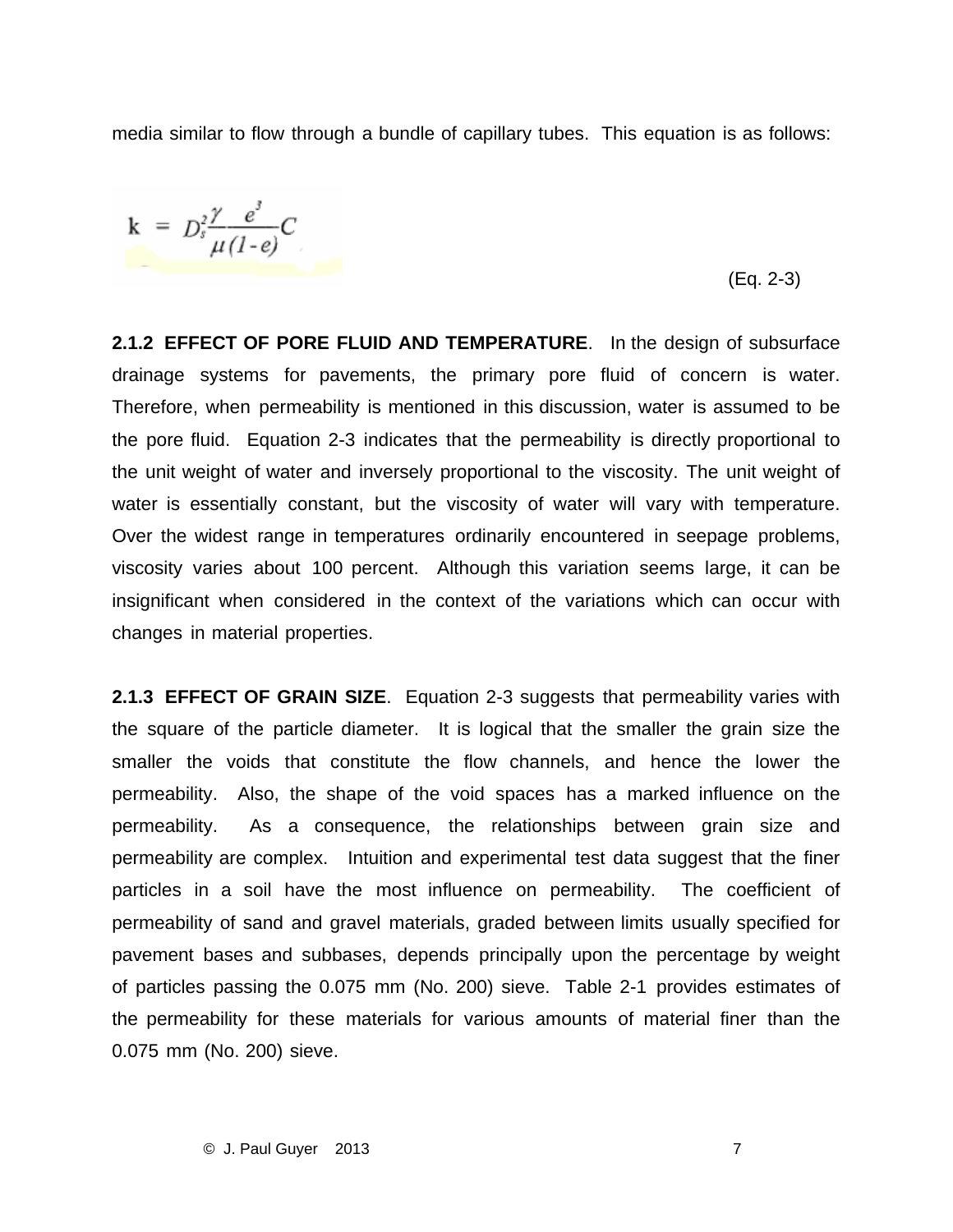#### Coefficient of 55

| Percent by Weight Passing<br>0.075 mm (No. 200) Sieve | Permeability for Remolded Samples<br>millimeters/second | feet/minute |
|-------------------------------------------------------|---------------------------------------------------------|-------------|
| 3                                                     | $5 \times 10 - 1$                                       | $10-1$      |
| 5                                                     | $5 \times 10 - 2$                                       | $10 - 2$    |
| 10                                                    | $5 \times 10 - 3$                                       | $10-3$      |
| 15                                                    | $5 \times 10 - 4$                                       | $10 - 4$    |
| 20                                                    | $5 \times 10 - 5$                                       | $10 - 5$    |

#### Table 2-1

Coefficient of Permeability for Sand and Gravel Materials. Coefficient of 55

**2.1.4 EFFECT OF VOID RATIO.** The void ratio or porosity of soils, though less important than grain size and soil structure, often has a substantial influence on permeability. The void ratio of a soil will also dictate the amount of fluid that can be held within the soil. The more dense a soil, the lower the soil permeability and the lesser the amount of water that can be retained in the soil. The amount of water that can be contained in a soil will directly relate to the void ratio. Not all water contained in a soil can be drained by gravity flow since water retained as thin films adhering to the soil particles and held by capillarity will not drain. Consequently, to determine the volume of water that can be removed from a soil, the effective porosity (ne) must be known. The effective porosity is defined as the ratio of the volume of the voids that can be drained under gravity flow to the total volume of soil, and can be expressed mathematically as:

$$
n_e = I - \frac{\gamma_d}{G_s \gamma_w} (I + G_s W_e)
$$

(Eq. 2-4)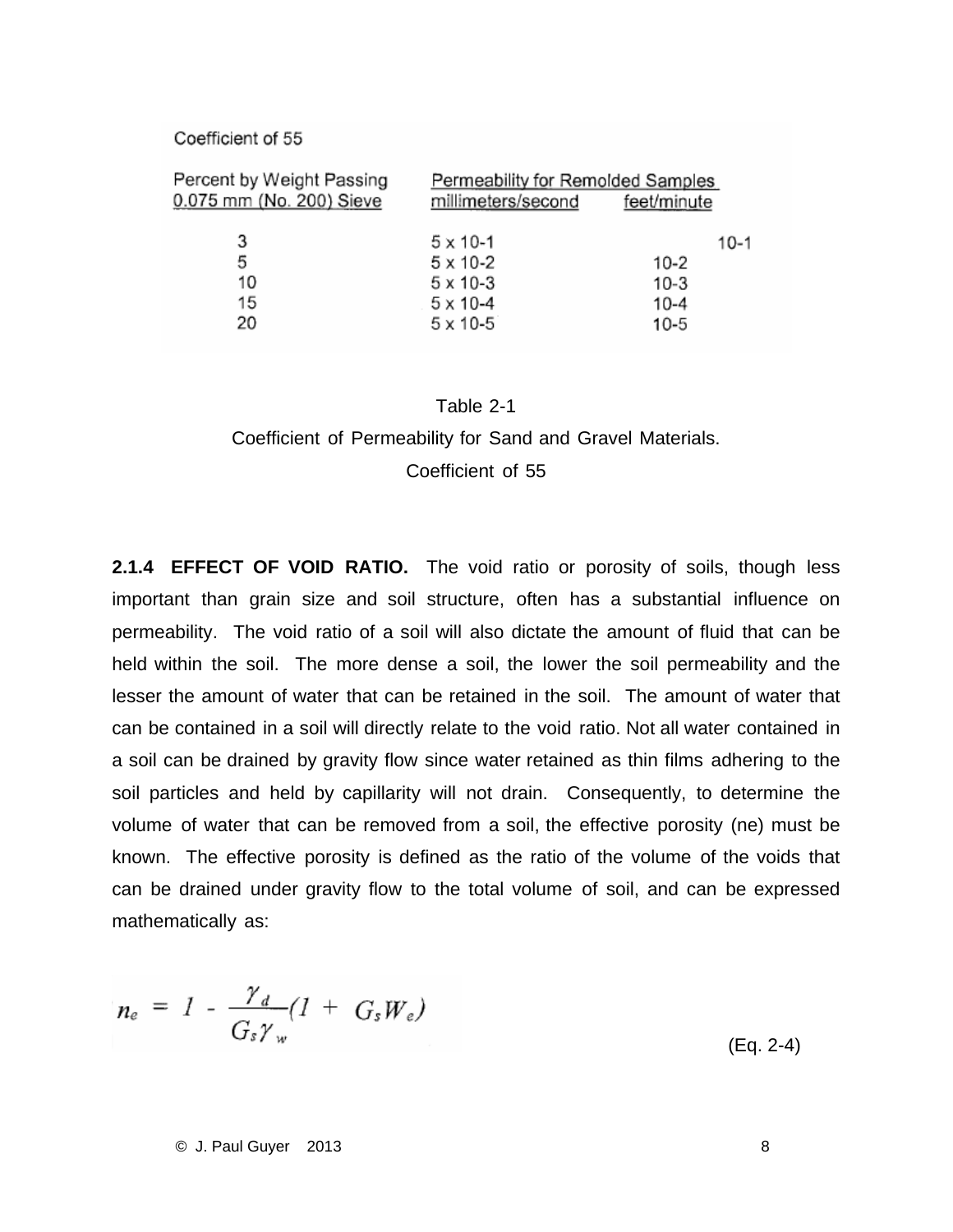where

 $\gamma$ d = dry density of the soil  $Gs = specific gravity of solids$  $\gamma w =$  unit weight of water We = effective water content (after the soil has drained) expressed as a decimal fraction relative to dry weight

Limited effective porosity test data for well-graded base-course materials, such as bank-run sands and gravels, indicate a value for effective porosity of not more than 0.15. Uniformly graded medium or coarse sands, may have an effective porosity of not more than 0.25 while for a uniformly graded aggregate, such as would be used in a drainage layer, the effective porosity may be above 0.30.

**2.1.5 EFFECT OF STRUCTURE AND STRATIFICATION.** Generally, in situ soils show a certain amount of stratification or a heterogeneous structure. Water deposited soils usually exhibit a series of horizontal layers that vary in grain-size distribution and permeability, and generally these deposits are more permeable in the horizontal direction than in the vertical direction. In pavement construction the subgrade, subbase, and base materials are placed and compacted in horizontal layers which result in having a different permeability in the vertical direction than in the horizontal direction. The vertical drainage of water from a pavement can be disrupted by a single relatively impermeable layer. For most pavements the subgrades have a very low permeability compared to the base and subbase materials. Therefore, water in the pavement structure can best be removed by horizontal flow. For a layered pavement system the effective horizontal permeability is obtained from a weighted average of the layer permeability by the formula:

$$
k = (k_1 d_1 + k_2 d_2 + k_3 d_3 + ....)/(d_1 + d_2 + d_3 + ....)
$$
 (Eq. 2-5)

© J. Paul Guyer 2013 9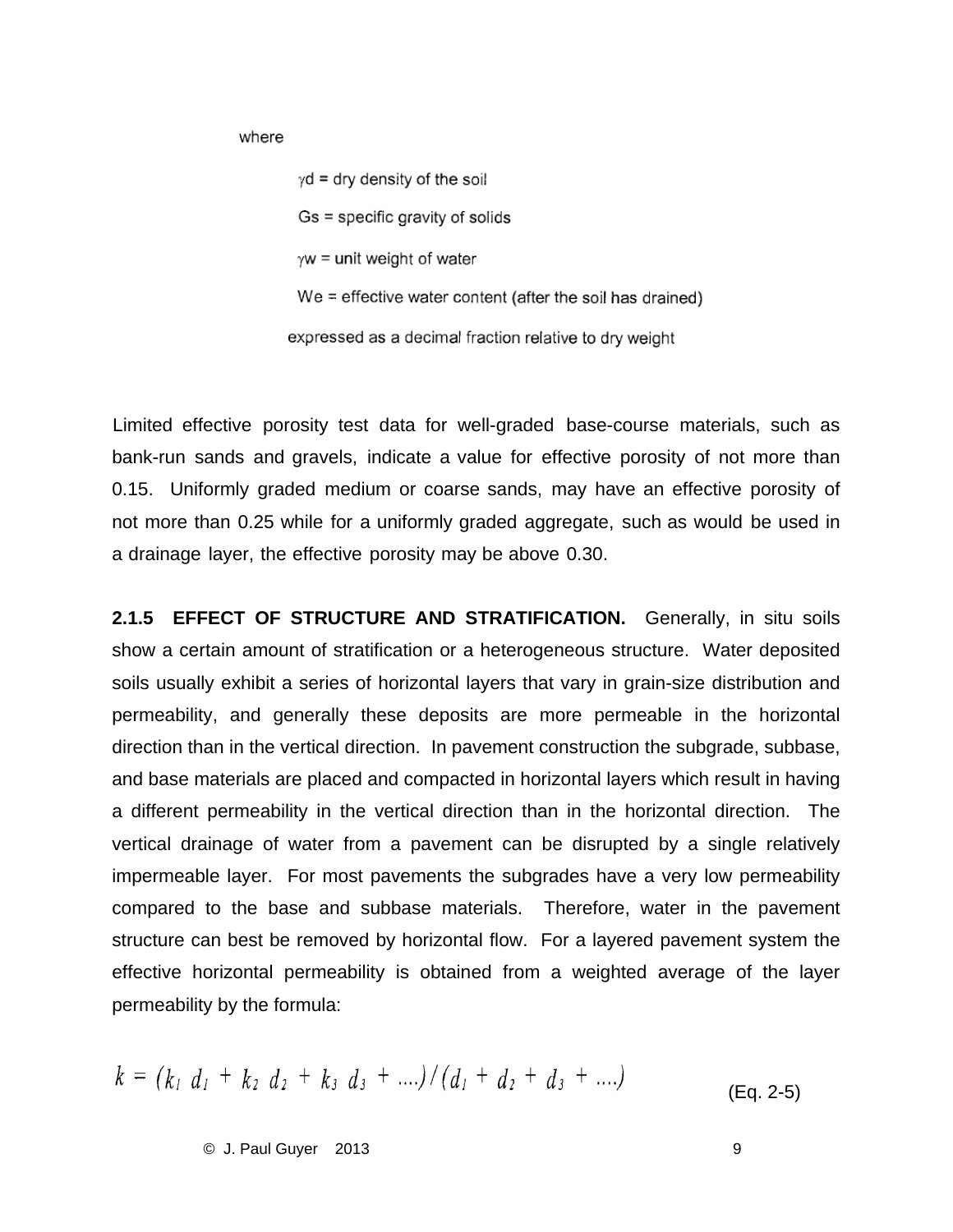where,

 $k =$  the effective horizontal permeability

 $k1, k2, k3, \ldots$  = the coefficients of horizontal permeability of individual layers

 $d1, d2, d3, ... =$  thicknesses of the individual layers

When a drainage layer is employed in the pavement section, the permeability of the drainage material will likely be several orders of magnitude greater than the other materials in the section. Since water flow is proportional to permeability, the flow of water from the pavement section can be computed based only on the characteristics of the drainage layer.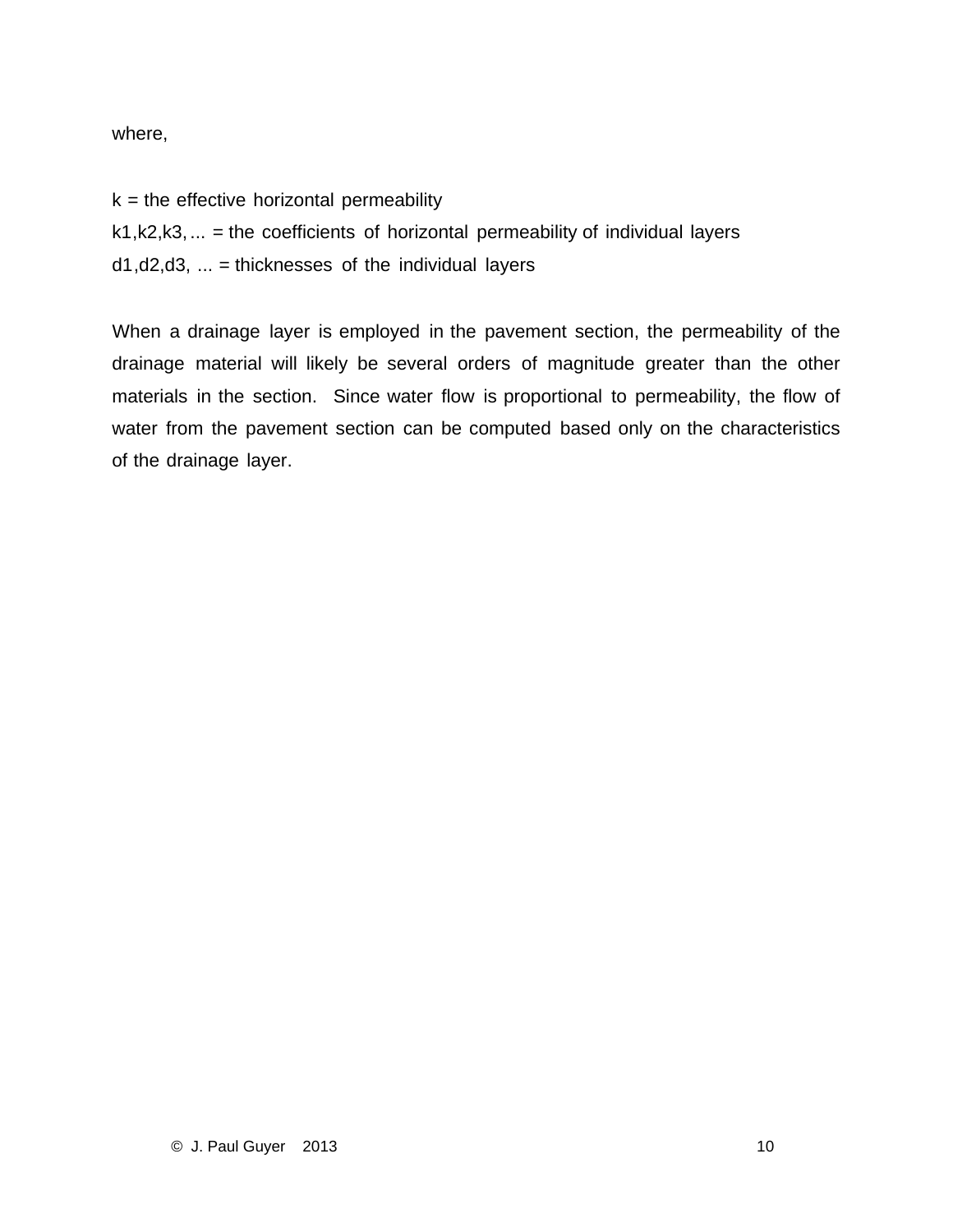#### **3. QUANTITY AND RATE OF SUBSURFACE FLOW**

**3.1 GENERAL.** Water flowing from the pavement section may come from infiltration through the pavement surface and groundwater. Normally groundwater flows into collector drains from the subgrade and will be an insufficient flow compared to the flow coming from infiltration. The computation of the groundwater flow is beyond the scope of this manual and should it be necessary to compute the groundwater flow, a textbook on groundwater flow should be consulted. The volume of infiltration water flow from the pavement will depend on factors such as type and condition of surface, length and intensity of rainfall, properties of the drainage layer, hydraulic gradient, time allowed for drainage and the drained area. In the design of the subsurface drainage system, all of these factors must be considered.

**3.2 EFFECTS OF PAVEMENT SURFACE.** The type and condition of the pavement surface will have considerable influence on the volume of water entering the pavement structure. In the design of surface drainage facilities all rain falling on paved surfaces is assumed to be runoff. For new well designed and constructed pavements, the assumption of 100 percent runoff is probably a good conservative assumption for the design of surface drainage facilities. For design of the subsurface drainage facilities, the design should be based on the infiltration rate for a deteriorated pavement. Studies have shown that for badly deteriorated pavements, well over 50 percent of the rainfall can flow through the pavement surface.

**3.3 EFFECTS OF RAINFALL.** It is only logical that the volume of water entering the pavement will be directly proportional to the intensity and length of the rainfall. Relatively low intensity rainfalls can be used for designing the subsurface drainage facilities because high intensity rainfalls do not greatly increase the adverse effect of water on pavement performance. The excess rainfall would, once the base and subbase are saturated, run off as surface drainage. For this reason a seemingly unconservative design rainfall can be selected.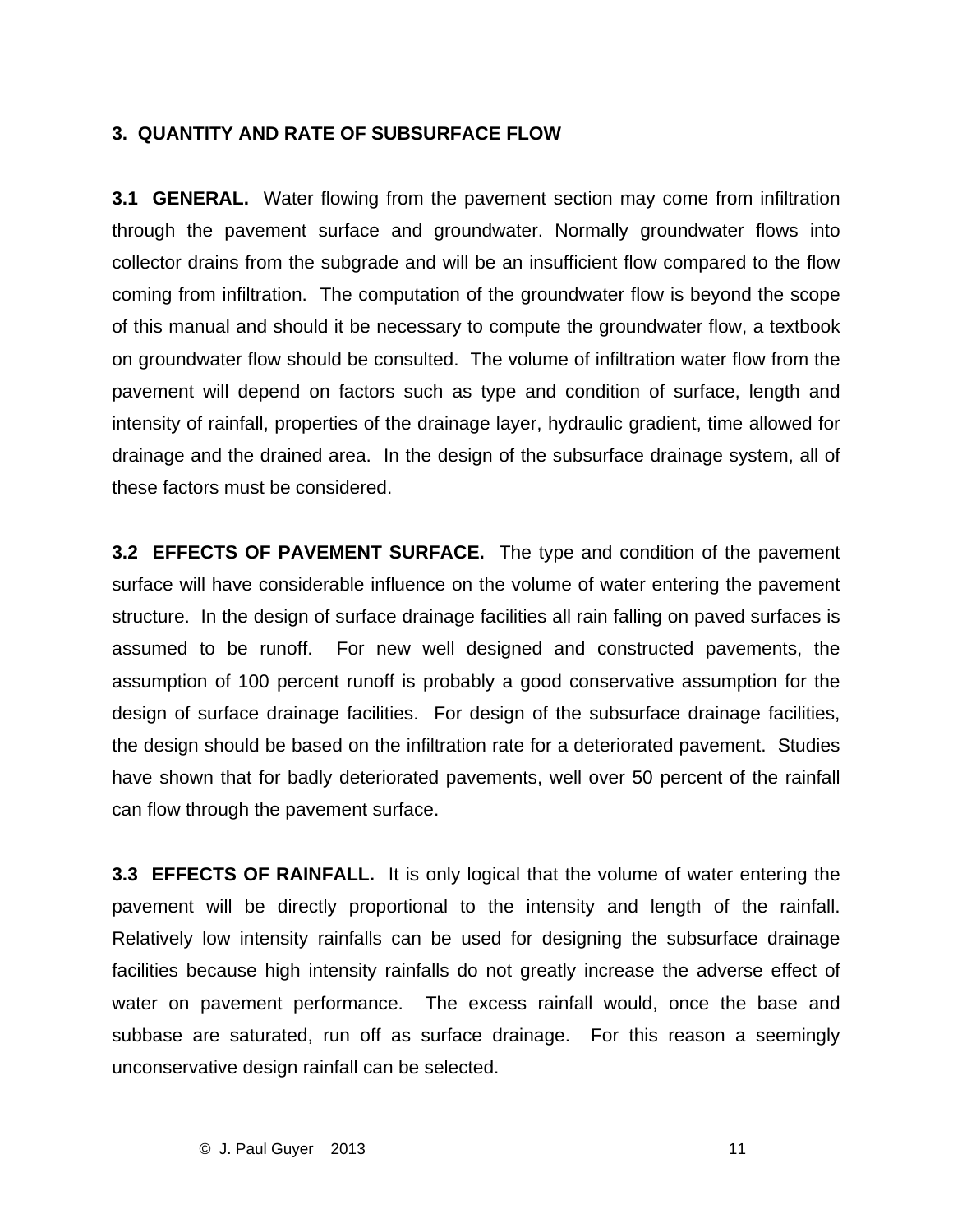**3.4 CAPACITY OF DRAINAGE LAYERS.** If water enters the pavement structure at a greater rate than the discharge rate, the pavement structure becomes saturated. The design of horizontal drainage layers for the pavement structure is based, in part, on the drainage layer serving as a reservoir for the excess water entering the pavement. The capacity of the drainage layer as a reservoir is a function of the storage capacity of the drainage layer plus the amount of water which drains from the layer during a rain event. The storage capacity of the drainage layer will be a function of the effective porosity of the drainage material and the thickness of the drainage layer. The storage capacity of the drainage layer (qs) in terms of depth of water per unit area is computed by:

 $gs = (ne)(h)$  (Eq. 2-6)  $ne =$  effective porosity  $h =$  the thickness of the drainage layer

In the equation the dimensions of the qs will be the same as the dimensions of the h. If it is considered that not all the water will be drained from the drainage layer, then the storage capacity will be reduced by the amount of water in the layer at the start of the rain event. The criterion for design of the drainage layer calls for 85 percent of the water to be drained from the drainage layer within 24 hours; therefore, it is conservatively assumed that only 85 percent of the storage volume will be available at the beginning of a rain event. To account for the possibility of water in the layer at the beginning of a rain event, Equation 2-6 is modified to be:

$$
gs = 0.85 \text{ (ne)(h)} \tag{Eq. 2-7}
$$

The amount of water (qd) which will drain from the drainage layer during the rain event may be estimated using the equation:

 $qd = (t) (k) (i) (h)$  (Eq. 2-8)

where,

 $\oslash$  J. Paul Guyer 2013 12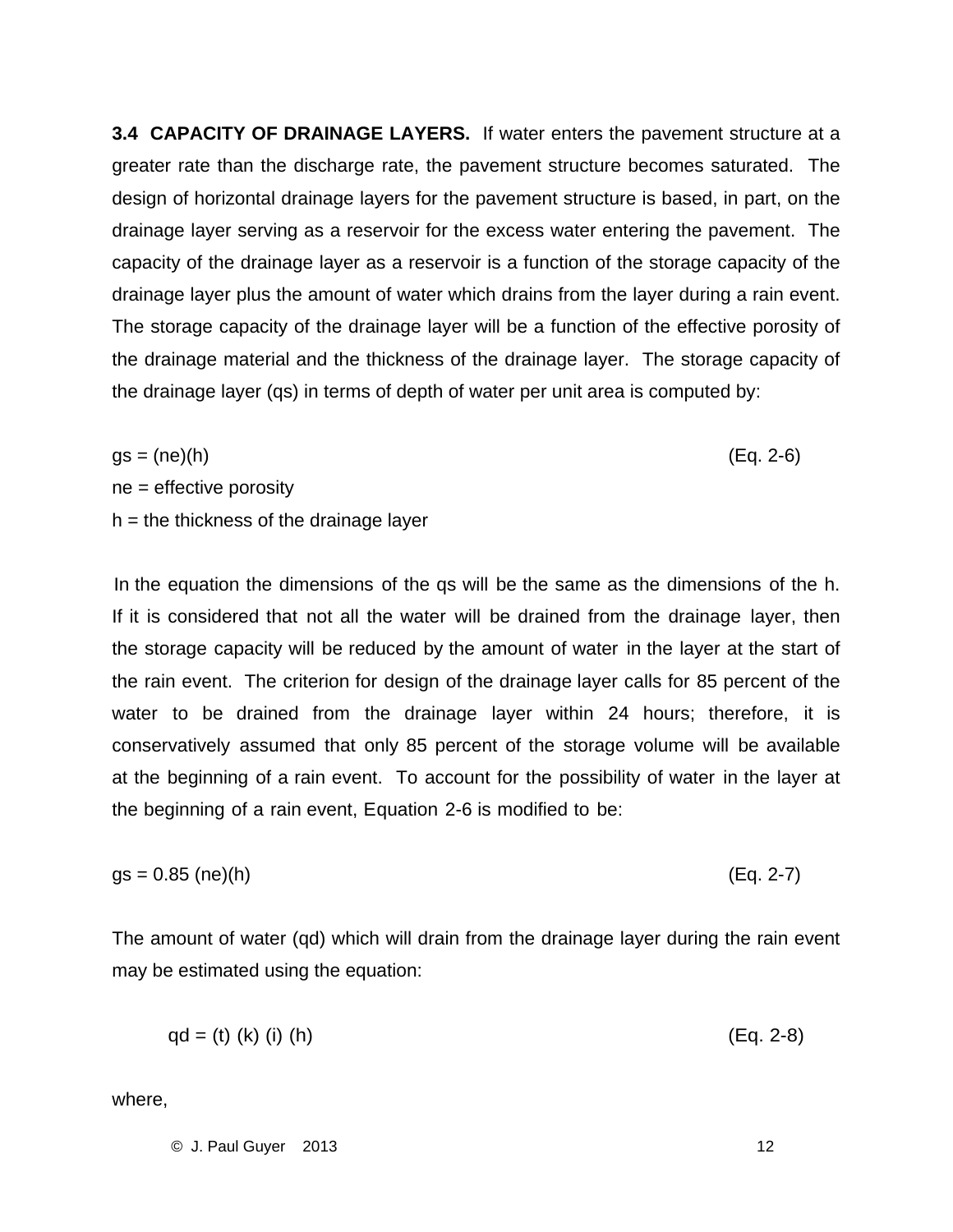$t =$  duration of the rain event  $k =$  permeability of the drainage layer i = slope of the drainage layer h = thickness of the drainage layer

 $q_{d} = (t) (k) (i) (h) / 2$ 

where

 $t =$  duration of the rain event  $k =$  permeability of the drainage layer i = slope of the drainage layer  $h =$  thickness of the drainage layer

In these equations the dimensions of qs, qd, t, k, and h should be consistent. The total capacity (q) of the drainage layer will be the sum of qs and qd resulting in the following equation for the capacity.

*q = 0.85( ne) (h)* + *(t) (k) (i) (h) I 2* g (Eq .2-9)

Knowing the water entering the pavement, Equation 2-9 can be used to estimate the thickness of the drainage layer such that the drainage layer will have the capacity for a given design rain event. For most situations the amount of water draining from the drainage layer will be small compared to the storage capacity. Therefore, in most cases, Equation 2-7 can be used in estimating the thickness required for the drainage layer.

**3.5 TIME FOR DRAINAGE.** It is desirable that the water be drained from the base and subbase layers as rapidly as possible. The time for drainage of these layers is a function of the effective porosity, length of the drainage path, thickness of the layers,

© J. Paul Guyer 2013 13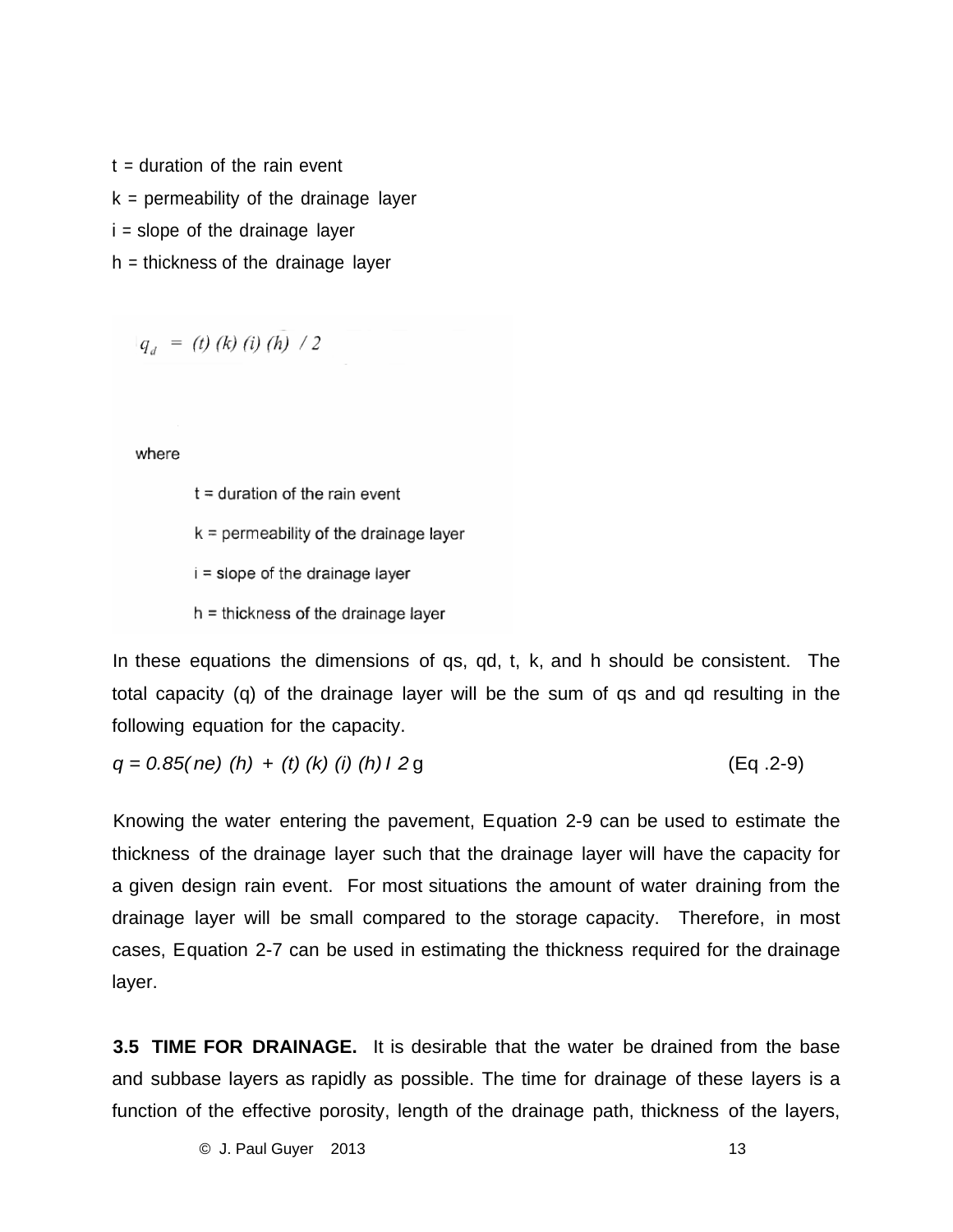slope of the drainage path, and permeability of the layers. Past criterion has specified that the base and subbase obtain a degree of 50 percent drainage within 10 days. The equation for computing time for 50 percent drainage is:

 $T_{50} = (ne D)/2$  kHo (Eq. 2-10)

where,

 $T_{50}$  = time for 50 percent drainage ne = effective porosity of the soil  $k =$  coefficient of permeability D and H = base-and subbase geometry dimensions (illustrated in Figure 2-2)

The dimensions of time, k, Ho and D must be consistent. In Figure 2-2 the slope (i) of the drainage path is D/Ho; therefore, Equation 2-10 can be written:

$$
T_{50} = (ne) (D)/2ik
$$
 (Eq. 2-11)

Experience has shown that base and subbase materials, when compacted to densities required in pavement construction, seldom have sufficient permeability to meet the 10 day drainage criterion. In such pavements the base and subbase materials become saturated causing a reduced pavement life. When a drainage layer is incorporated into the pavement structure to improve pavement drainage, the criterion for design of the drainage layer shall be that the drainage layer shall reach a degree of drainage of 85 percent within 24 hours. The time for 85 percent drainage is approximately twice the time for 50% drainage. The time for 85 percent drainage  $(T_{85})$ is computed by:

$$
T_{85} = \frac{(ne)(D)}{ik} \tag{Eq. 2-12}
$$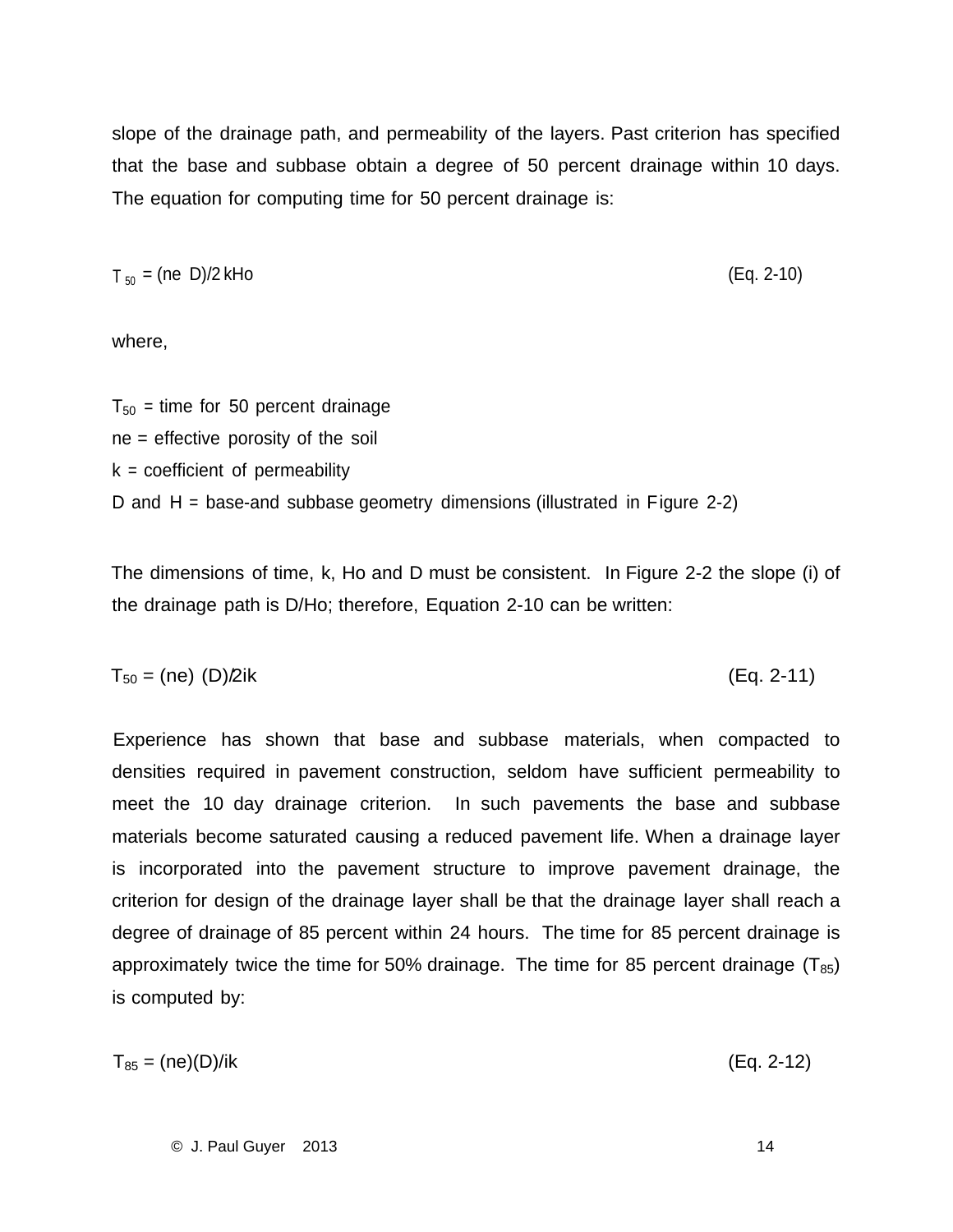

Figure 2-2 Pavement Geometry for Computation of Time for Drainage

**3.6 LENGTH AND SLOPE OF THE DRAINAGE PATH.** As can be seen in Equation 2-10, the time for drainage is a function of the square of the length of drainage path. For this reason and the fact that for most pavement designs the length of the drainage path can be controlled, the drainage path length is an important parameter in the design of the drainage system.

**3.7 RATE OF FLOW.** The edge drains for pavements having drainage layers shall be designed to handle the maximum rate of flow from the drainage layer.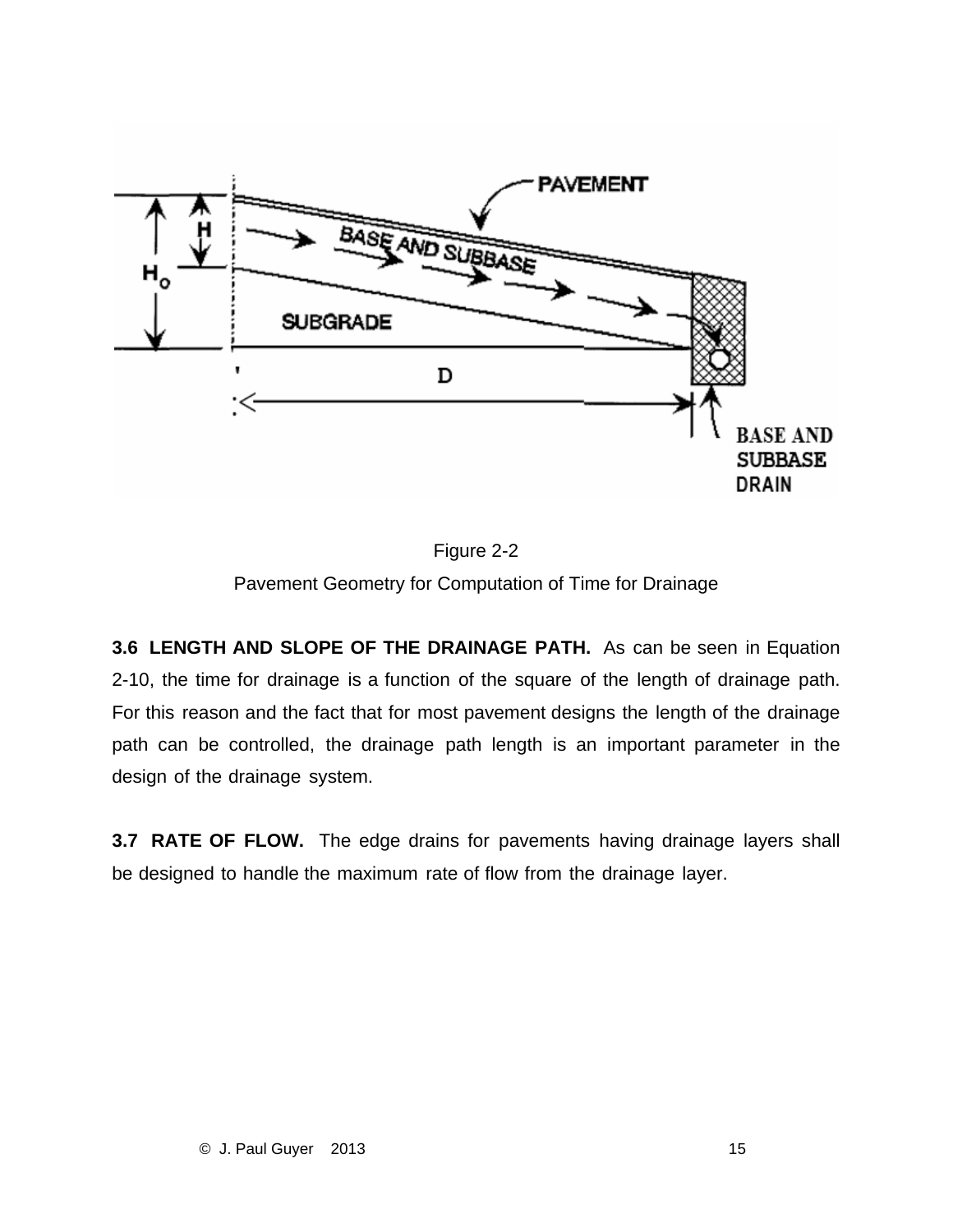#### **4. USE OF DRAINAGE LAYERS**

**4.1 PURPOSE OF DRAINAGE LAYERS.** Special drainage layers may be used to promote horizontal drainage of water from pavements, prevent the buildup of hydrostatic water pressure, and facilitate the drainage of water generated by cycles of freeze-thaw.

**4.2 PLACEMENT OF DRAINAGE LAYERS.** In rigid pavements the drainage layer will generally be placed directly beneath the concrete slab. In this location, the drainage layer will intercept water entering through cracks and joints, and permit rapid drainage of the water away from the bottom of the concrete slab. In flexible pavements the drainage layer will normally be placed beneath the base. In placing the drainage layer beneath the base, the stresses on the drainage layer will be reduced to an acceptable level and drainage will be provided for the base course.

**4.3 PERMEABILITY REQUIREMENTS FOR THE DRAINAGE LAYER.** The material for drainage layers in pavements must be of sufficient permeability to provide rapid drainage and rapidly dissipate water pressure and yet provide sufficient strength and stability to withstand load induced stresses. There is a tradeoff between strength or stability and permeability; therefore, the material for the drainage layers should have the minimum permeability for the required drainage application. For most applications a material with a permeability of 300 meters/day (1,000 feet/day) will provide sufficient drainage.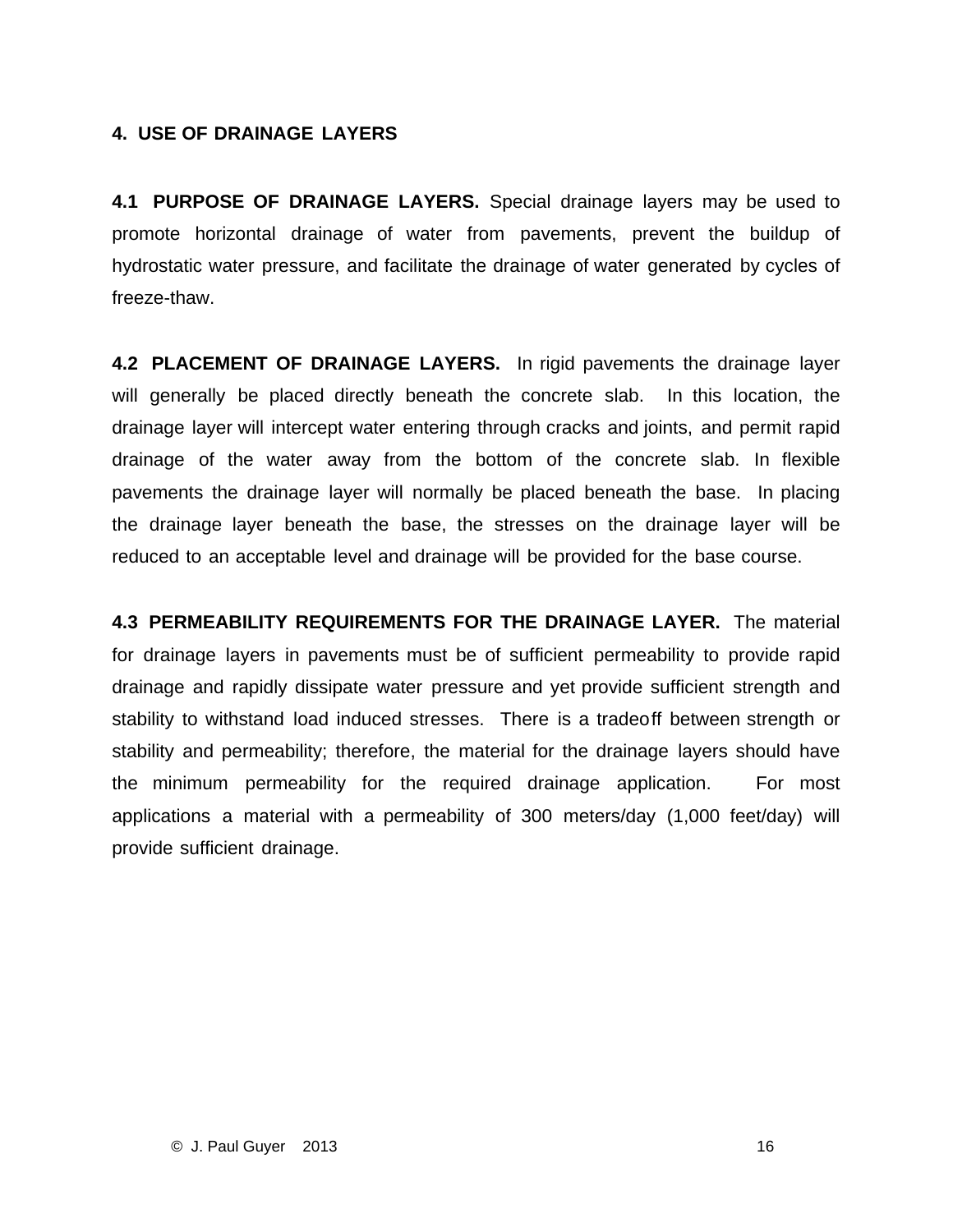#### **5. USE OF FILTERS**

**5.1 PURPOSE OF FILTERS IN PAVEMENT STRUCTURES.** The purpose of filters in pavement structures is to prevent the movement of soil (piping) yet allow the flow of water from one material to another. The need for a filter is dictated by the existence of water flow from a fine grain material to a coarse gain material generating a potential for piping of the fine grain material. The principal location in the pavement structure where a flow from a fine grain material into a coarse grain material occurs is where water is flowing from the base, subbase, or subgrade into the coarse aggregate surrounding the drain pipe. Thus, the principal use of a filter in a pavement system will be in preventing piping into the drain pipe. Although rare, the possibility exists for hydrostatic head forcing a flow of water upward from the subbase or subgrade into the pavement drainage layer. For such a condition it would be necessary to design a filter to separate the drainage layer from the finer material.

**5.2 PIPING CRITERIA.** The criteria for preventing movement of particles from the soil or granular material to be drained into the drainage material are:

15 percent size of drainage or filter material 85 percent size of material to be drained

and

50 percent size of drainage or filter material 50percent size of material to be drained

The criteria given above will be used when protecting all soils except clays without sand or silt particles. For these soils, the 15 percent size of drainage or filter material may be as great as 0.4 millimeters and the 50 percent criteria will be disregarded.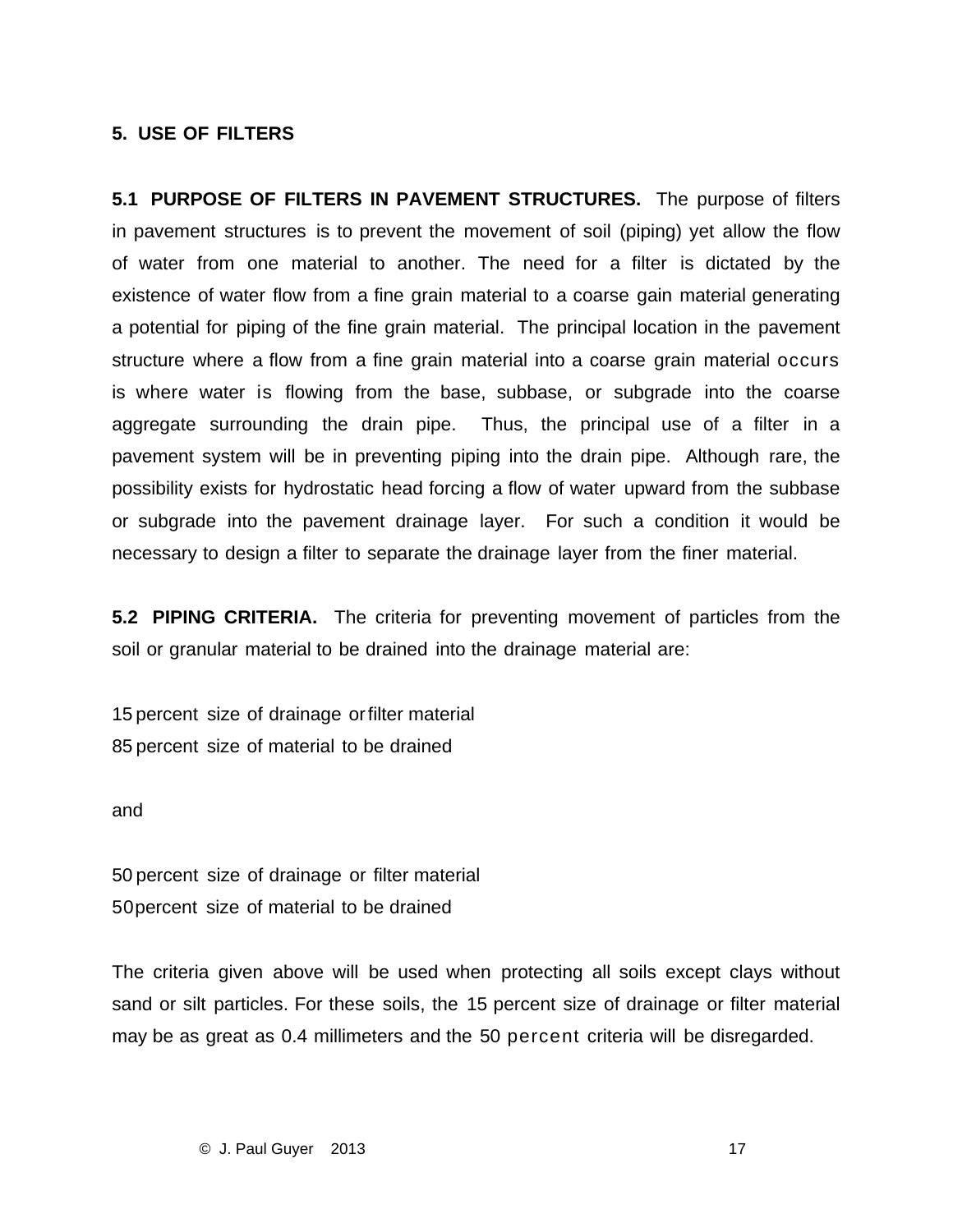**5.3 PERMEABILITY REQUIREMENTS.** To assure that the filter material is sufficiently permeable to permit passage of water without hydrostatic pressure buildup, the following requirements should be met:

15 percent size of filter material

15 percent size of material to be drained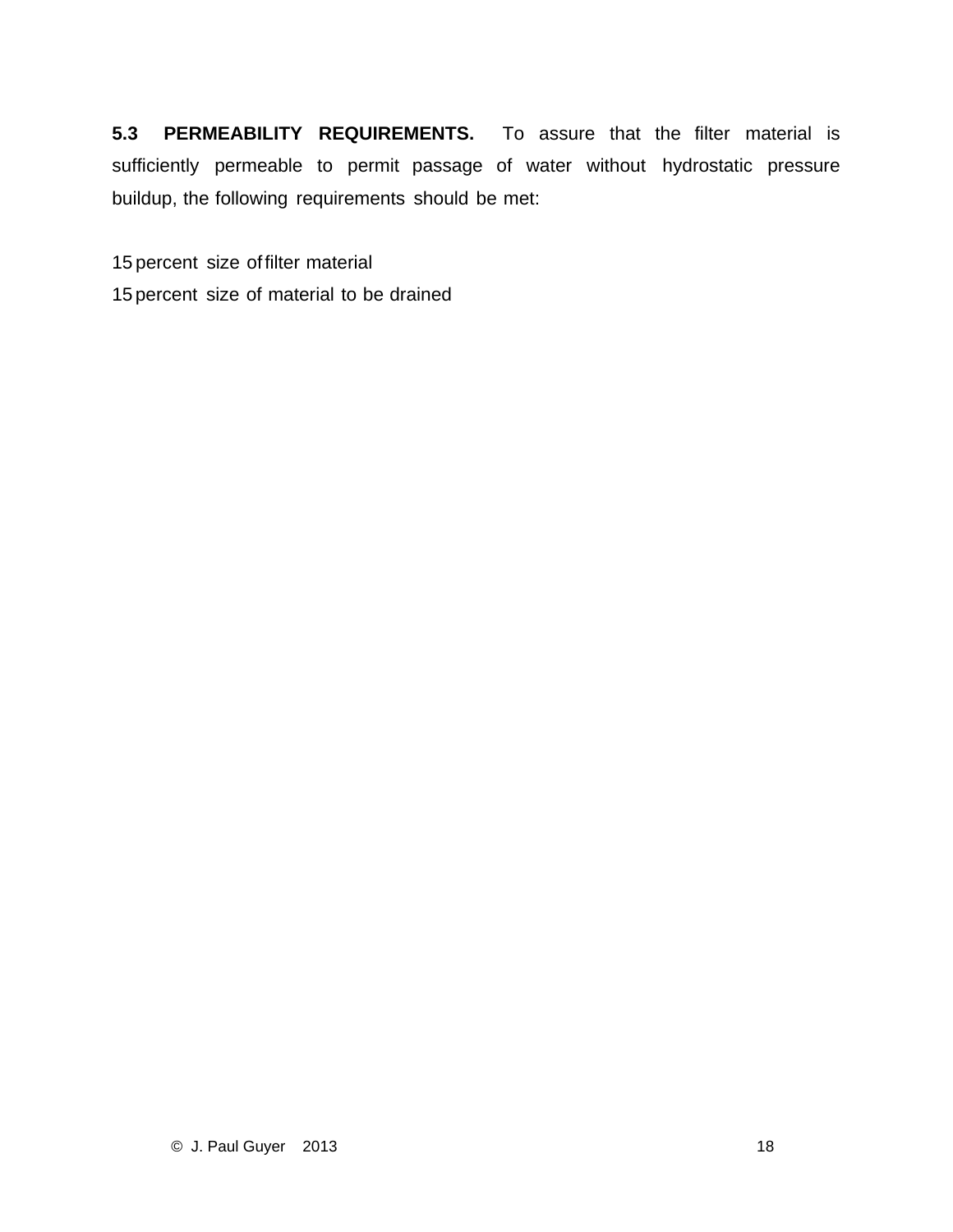#### **6 USE OF SEPARATION LAYERS**

**6.1 PURPOSE OF SEPARATION LAYERS.** When drainage layers are used in pavement systems, the drainage layers must be separated from fine grain subgrade materials to prevent penetration of the drainage material into the subgrade or pumping of fines from the subgrade into the drainage layer. The separation layer is different from a filter in that there is no requirement, except during frost thaw, to protect against water flow through the layer.

**6.2 REQUIREMENTS FOR SEPARATION LAYERS.** The main requirements of the separation layer are that the material for the separation layer have sufficient strength to prevent the coarse aggregate of the drainage layer from being pushed into the fine material of the subgrade and that the material have sufficient permeability to prevent buildup of hydrostatic pressure in the subgrade. To satisfy the strength requirements, the material of the separation layer should have a minimum CBR of 50. To allow for release of hydrostatic pressure in the subgrade, the permeability of the separation layer should have a permeability greater than that of the subgrade. This would not normally be a problem because the permeability of subgrades are orders of magnitude less than the permeability of a 50 CBR material, but to ensure sufficient permeability, the permeability requirements of a filter would apply.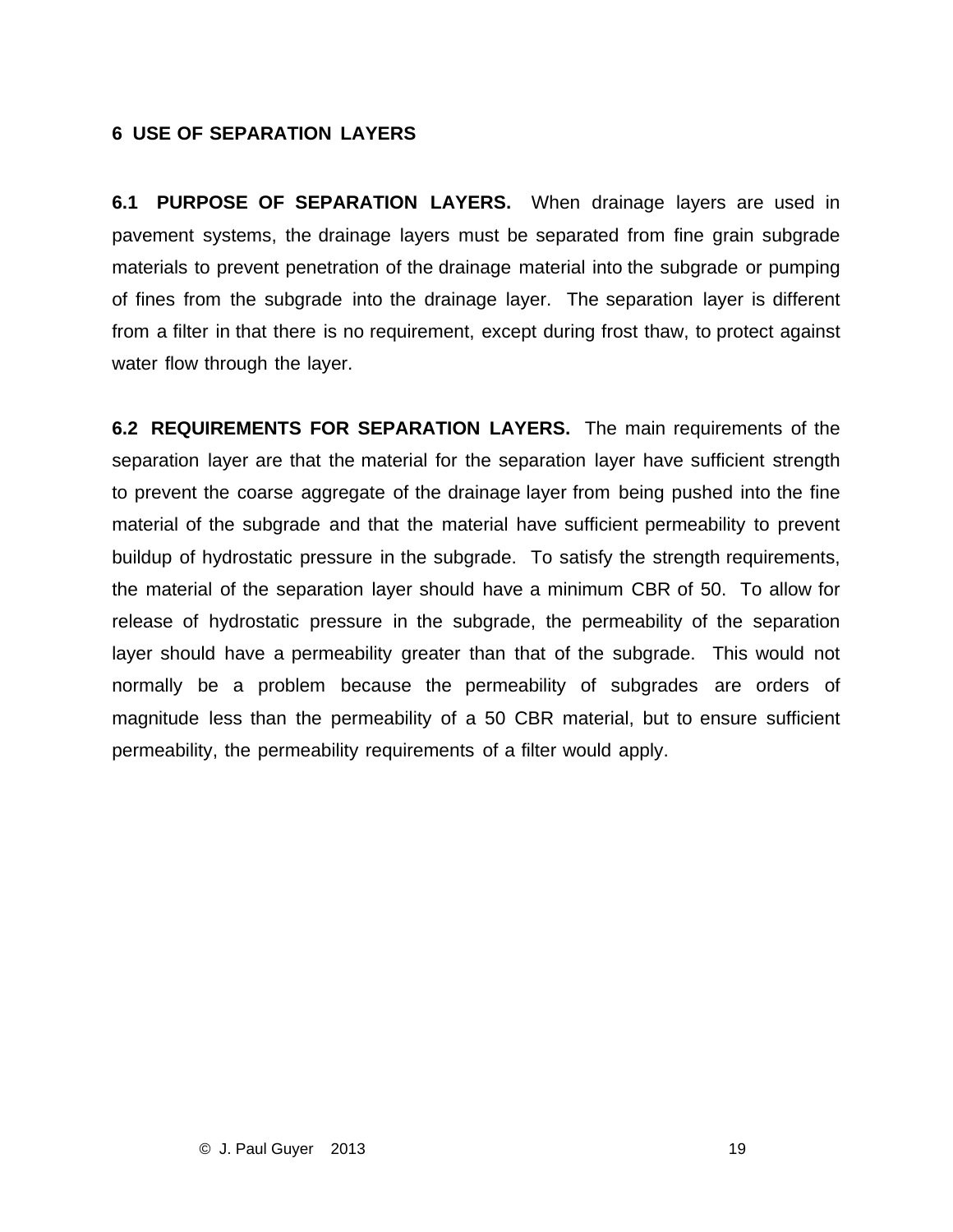#### **7. USE OF GEOTEXTILES**

**7.1 PURPOSE OF GEOTEXTILES.** Geotextiles (engineering fabrics) may be used to replace either the filter or the separation layer. The principal use of geotextiles is the filter around the pipe for the edge drain. Although geotextiles can be used as a replacement for the separation layer, geotextile adds no structure strength to the pavement; therefore, this practice is not recommended.

**7.2 REQUIREMENTS OF THE GEOTEXTILES FOR FILTERS.** When geotextiles are to serve as a filter lining the edge drain trench, the most important function of the filter is to keep fines from entering the edge drain system. For pavement systems having drainage layers, there is little requirement for water flow through the fabric; therefore for most applications, it is better to have a heavier fabric than would normally be used as a filter. Since drainage layers have a very high permeability, geotextile fabric should never be placed between the drainage layer and the edge drain. The permeability of geotextiles is governed by the size of the openings in the fabric which is specified in terms of the apparent opening size (AOS) in millimeters. For use as a filter for the trench of the edge drain, the AOS of the geotextile should always be equal to or less than 0.212 millimeters. For geotextiles used as filters with drains installed to intercept groundwater flow in subsurface aquifers, the geotextile should be selected based on criteria similar to the criteria used to design a granular filter.

**7.3 REQUIREMENTS FOR GEOTEXTILES USED FOR SEPARATION.** Geotextiles used as separation layers beneath drainage layers should be selected based primarily on survivability of the geotextiles with somewhat less emphasis placed on the AOS. When used as a separation layer the geotextile survivability should be rated very high by the rating scheme given by AASHTO M 28890 "Standard Specification for Geotextiles, Asphalt Retention, and Area Change of Paving Engineering Fabrics." This would ensure survival of the geotextiles under the stress of traffic during the life of the pavement. To ensure that fines will not pump into the drainage layer, yet allow water flow to prevent hydrostatic pressure, the AOS of the geotextile must be equal to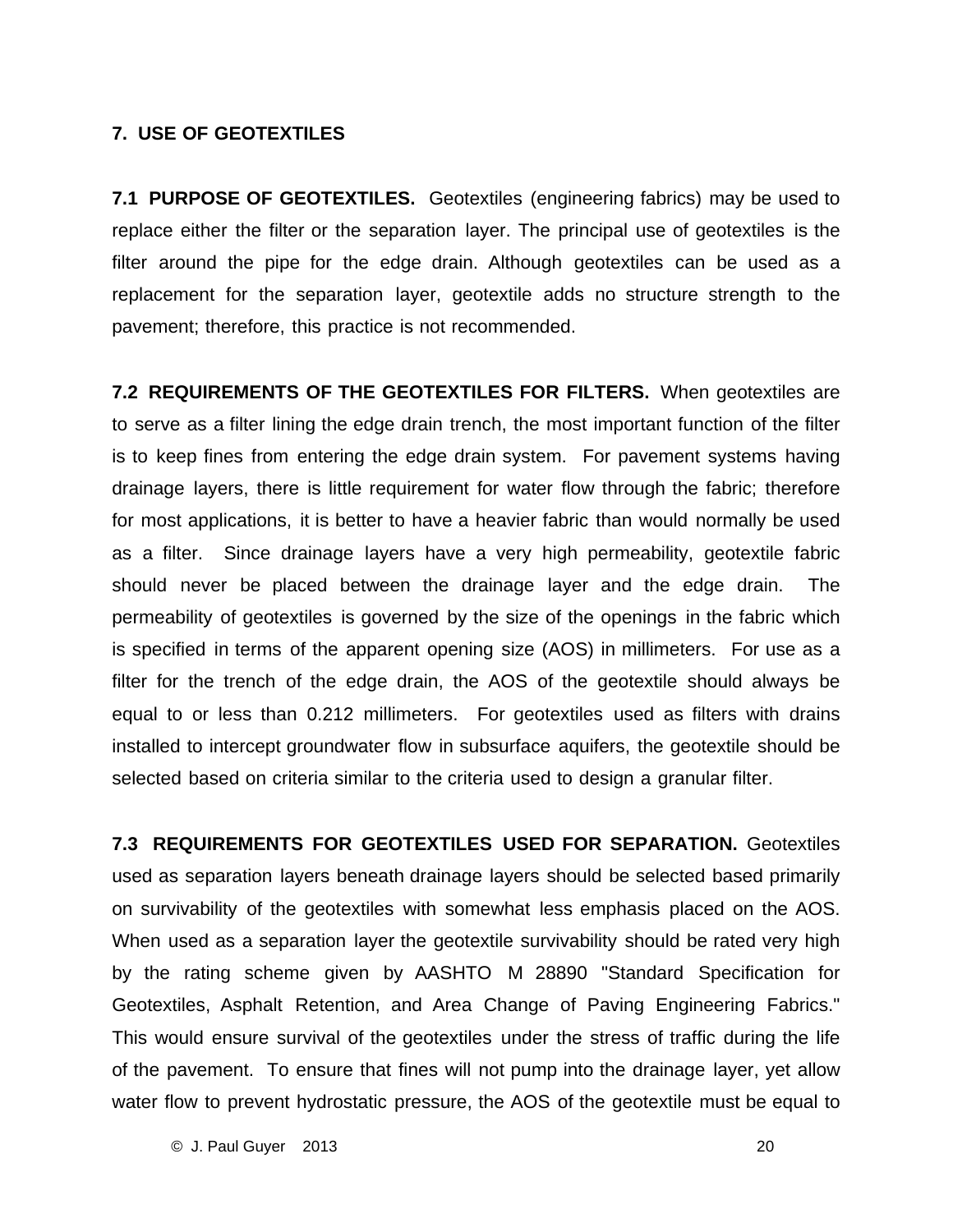or less than .212 millimeters and also equal to or greater than .125 millimeters.

**7.3.1 GENERAL**. The design methodology contained herein is for the design of a pavement subsurface drainage system for the rapid removal of surface infiltration water and water generated by freeze-thaw action. Although the primary emphasis will be on removing water from under the pavement, there may be occasions when the system will also serve as interceptor drain for groundwater.

**7.3.2 METHODS.** For most pavement structures water is to be removed by the use of a special drainage layer which allows the rapid horizontal drainage of water. The drainage layer must be designed to handle surface infiltration from a design storm and withstand the stress of traffic. A separation layer must be provided to prevent intrusion of fines from the subgrade or subbase into the drainage layer and facilitate construction of the drainage layer. The drainage layers should feed into a collection system consisting of trenches with a drain pipe, backfill, and filter. The collection system must be designed to maintain progressively greater outflow capabilities in the direction of flow. The outlet for the subsurface drains should be properly located or protected to prevent backflow from the surface drainage system. Some pavements may not require a drainage system in that the subgrade may have sufficient permeability for the water to drain vertically into the subgrade. In addition, some pavements designed for very light traffic may not justify the expense of a subsurface drainage system.

**7.3.3 DESIGN PREREQUISITES.** For the satisfactory design of a subsurface drainage system, the designer must have an understanding of environmental conditions, subsurface soil properties and groundwater conditions.

**7.3.3.1 ENVIRONMENTAL CONDITIONS.** Temperature and rainfall data applicable to the local area should be obtained and studied. The depth of frost penetration is an important factor in the design of a subsurface drainage. Rainfall data are used to determine the volume of water to be handled by the subsurface drainage system.

© J. Paul Guyer 2013 21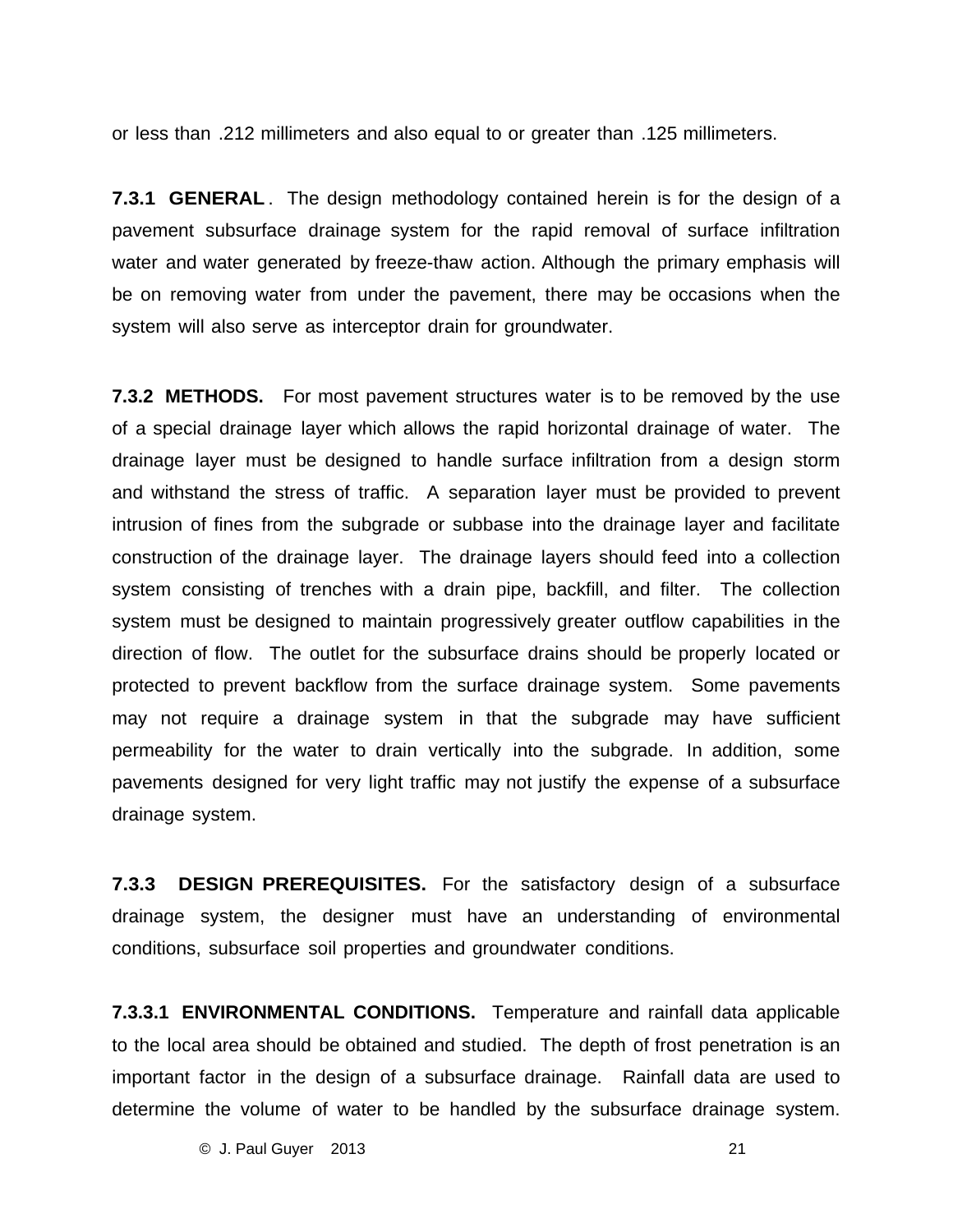The data can be obtained from local weather stations or by the use of Figure 3-1.





Design Storm Index, 1-hr Rainfall Intensity-Frequency Data for Continental United States Excluding Alaska.

**7.3.3.2 SUBSURFACE** Soil Properties. In most cases the soil properties investigated for other purposes in connection with the pavement design will supply information that can be used for the design of the subsurface drainage system. The two properties of most interest are the coefficient of permeability and the frost susceptibility of the pavement materials.

**7.3.3.3 COEFFICIENT OF PERMEABILITY.** The coefficient of permeability of the existing subsurface soils is needed to determine the need of special horizontal drainage layers in the pavement. For pavements having subgrades with a high coefficient of permeability, the water entering the pavement will drain vertically and therefore horizontal drainage layers will not be required. For pavements having subgrades with a low coefficient of permeability, the water entering the pavement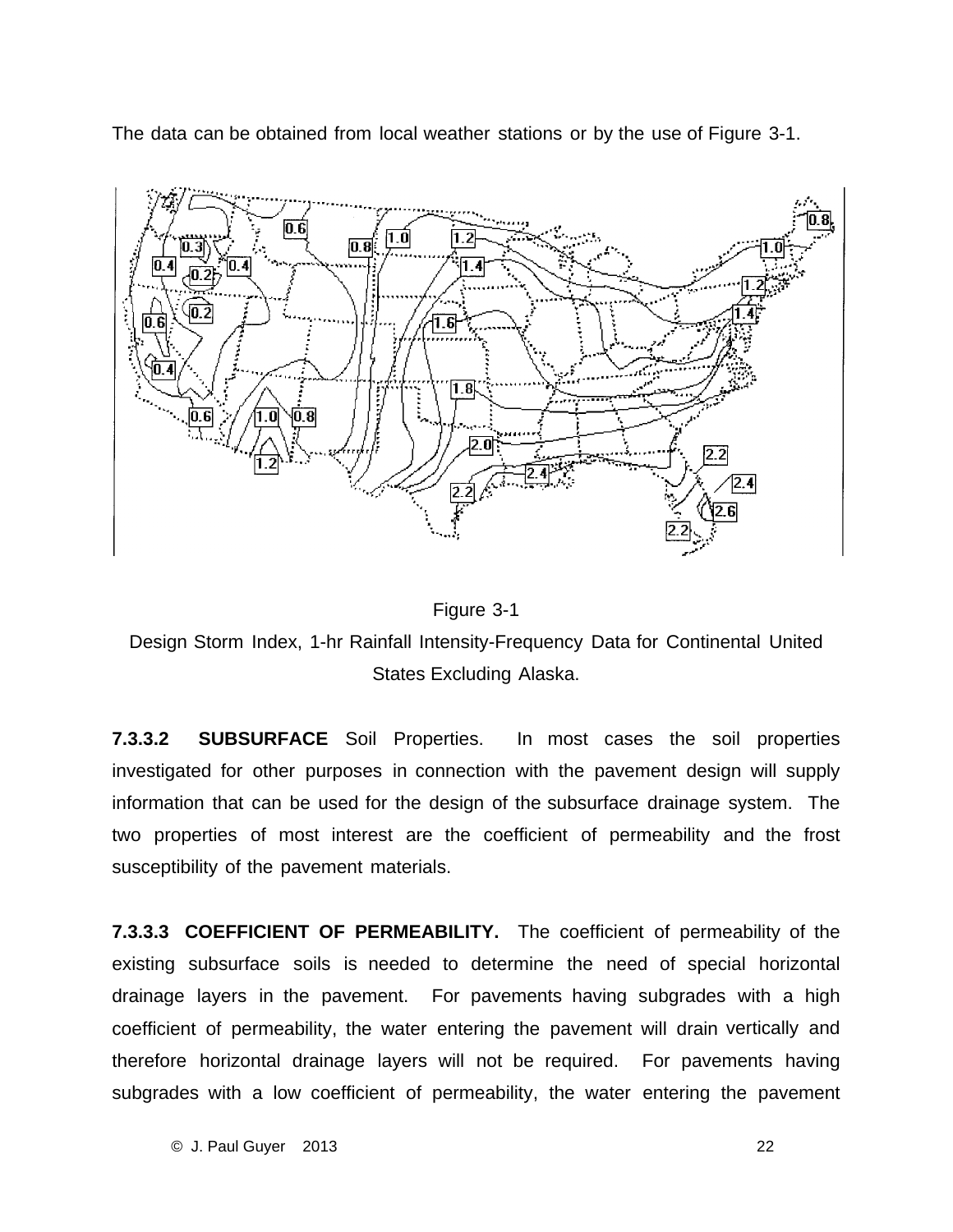must be drained horizontally to the collector system or to edge drains.

**7.3.3.4 FROST SUSCEPTIBLE SOILS.** Soils susceptible to frost action are those that have the potential of ice formation occurring when that soil is subjected to freezing conditions with water available. Ice formation takes place at successive levels as freezing temperatures penetrate into the ground. Soils possessing a high capillary rate and low cohesive nature act as a wick in feeding water to ice lenses. Soils are placed into groups according to the degree of frost susceptibility as shown in Table 3-1. Because a large volume of free water is generated during thaw of ice lenses, horizontal drainage layers are required to permit the escape of the water from the pavement structure and thus facilitate the restoration of the pavement strength.

| Frost | Group Type of Soil                                                                                                                 | Percent<br>Finer than<br>0.02 mm<br><u>by Weight</u> | <b>Types Under</b><br><b>Unified Soil</b><br>Classification<br><b>System</b>                        |
|-------|------------------------------------------------------------------------------------------------------------------------------------|------------------------------------------------------|-----------------------------------------------------------------------------------------------------|
| F1    | Gravely Soils                                                                                                                      | $6 - 10$                                             | GW-GM, GP-GM,<br>GW-GC, GP-GC                                                                       |
| F2    | (a) Gravely Soils<br>(b) Sands                                                                                                     | 10-20<br>6-15                                        | GM, GC, GM-GC<br>SM, SC, SW-SM,<br>SP-SM, SW-SC,<br>SP-SC, SM-SC                                    |
| F3    | (a) Gravely Soils<br>(b) Sands, except very $> 15$<br>fine silty sands<br>(c) Clays $(Pl > 12)$                                    | > 20                                                 | GM, GC, GM-GC<br>SM, SC, SM-SC<br>CL, CH, ML-CL                                                     |
| F4    | (a) Silts<br>(b) Very fine sands<br>(c) Clays (P $\le$ 12)<br>(d) Varved clays and<br>other fine grained, with<br>banded sediments | >15                                                  | ML, MH, ML-CL<br>SM, SC, SM-SC<br>CL, ML-CL<br>CL or CH layered<br>ML, MH, SM, SC<br>SM-SC or ML-CL |

#### Table 3-1

Frost susceptible soils